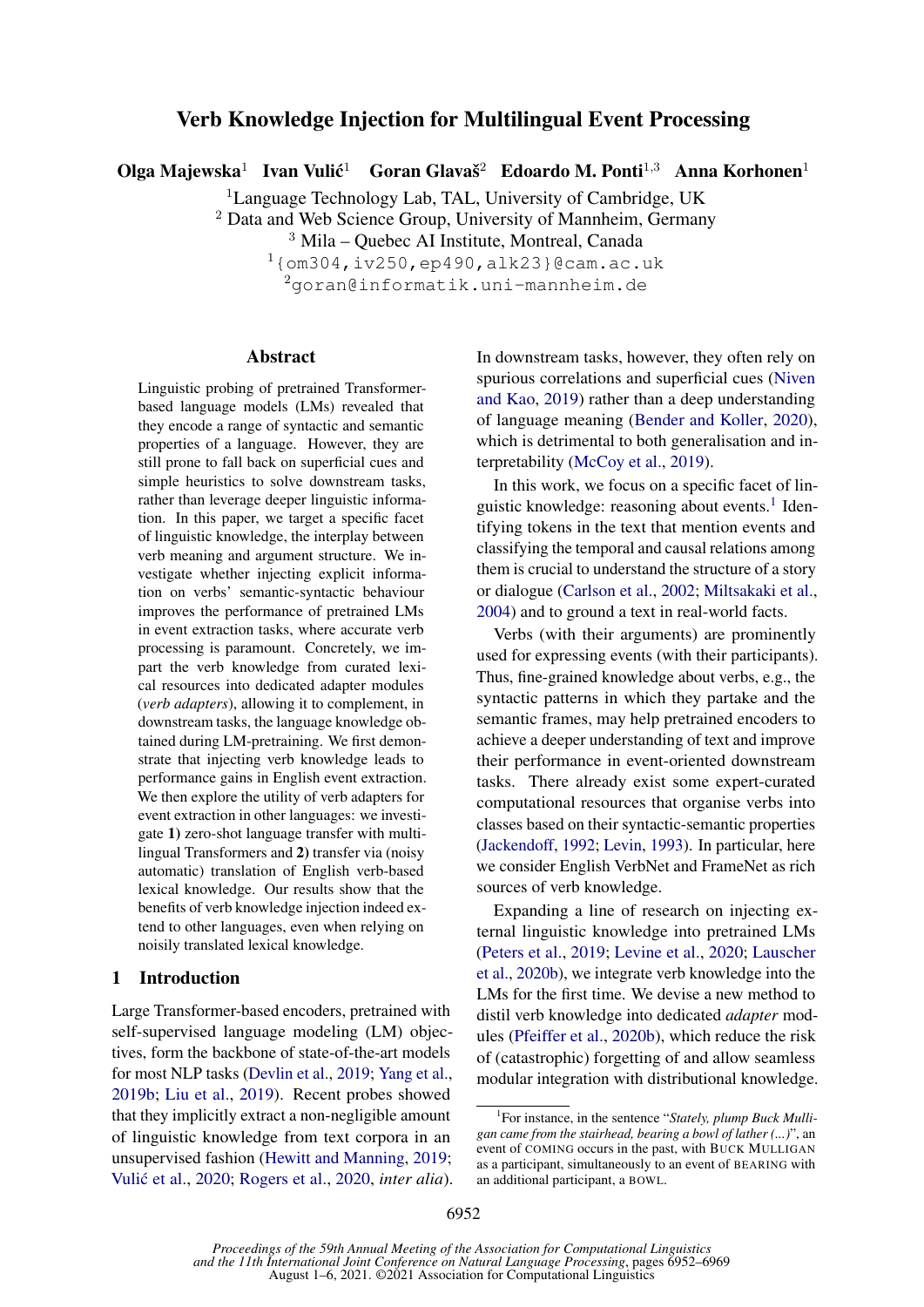We hypothesise that complementing pretrained LMs with verb knowledge should benefit model performance in downstream tasks that involve event extraction and processing. We first put this hypothesis to the test in English monolingual event identification and classification tasks from the TempEval [\(UzZaman et al.,](#page-13-2) [2013\)](#page-13-2) and ACE [\(Doddington et al.,](#page-9-3) [2004\)](#page-9-3) datasets. We report modest but consistent improvements in the former, and significant performance boosts in the latter, thus verifying that verb knowledge is indeed paramount for a deeper understanding of events and their structure.

Moreover, expert-curated resources are not available for most of the languages spoken worldwide. Therefore, we also investigate the effectiveness of transferring verb knowledge across languages; in particular, from English to Spanish, Arabic and Chinese. The results demonstrate the success of the transfer techniques, and also shed some light on an important linguistic question: to what extent can verb classes (and predicate–argument structures) be considered cross-lingually universal, rather than varying across languages [\(Hartmann et al.,](#page-10-2) [2013\)](#page-10-2)?

Overall, our main contributions consist in 1) mitigating the limitations of pretrained encoders regarding event understanding by supplying external verb knowledge; 2) proposing a new method to do so in a modular way through verb adapters; 3) exploring techniques to transfer verb knowledge to resource-poor languages. The performance gains across four diverse languages and several event processing tasks and datasets validate that complementing distributional knowledge with curated verb knowledge is both beneficial and cost-effective.

#### <span id="page-1-2"></span>2 Verb Knowledge for Event Processing

Figure [1](#page-1-0) illustrates our framework for injecting verb knowledge from VerbNet or FrameNet and leveraging it in downstream event processing tasks. First, we inject the external verb knowledge, formulated as the so-called *lexical constraints* [\(Mrkšic´](#page-11-6) [et al.,](#page-11-6) [2017;](#page-11-6) [Ponti et al.,](#page-12-4) [2019\)](#page-12-4) (in our case – verb pairs, see [§2.1\)](#page-1-1), into a (small) additional set of *adapter parameters* ([§2.2\)](#page-2-0) [\(Houlsby et al.,](#page-10-3) [2019\)](#page-10-3). Second ([§2.3\)](#page-3-0), we combine the language knowledge encoded in the original LM parameters and the verb knowledge from *verb adapters* for event processing tasks. To this end, we either *a)* fine-tune both sets of parameters (1. pretrained LM; 2. verb adapters) or *b)* freeze both sets of parameters and insert an additional set of *task-specific adapter pa-*

<span id="page-1-0"></span>

Figure 1: Injecting verb knowledge into a pretrained Transformer-based LM. 1) Dedicated *verb adapters* trained to recognise pairs of verbs from the same Verb-Net (VN) class or FrameNet (FN) frame; 2) Finetuning for an event processing task: a) *full fine-tuning* – LM's original parameters and verb adapters both finetuned for the task; b) *task adapter (TA) fine-tuning* – additional *task adapter* is mounted on top of the *verb adapter* and tuned for the task. For simplicity, we show only a single Transformer layer. Snowflakes denote frozen parameters in the respective training step.

*rameters*. In both cases, the task-specific training is informed both by the general language knowledge captured in the pretrained LM, and the specialised verb knowledge, captured in the verb adapters.

#### <span id="page-1-1"></span>2.1 Sources of Verb Lexical Knowledge

Given the inter-connectedness between verbs' meaning and syntactic behaviour [\(Levin,](#page-11-3) [1993;](#page-11-3) [Kipper Schuler,](#page-11-7) [2005\)](#page-11-7), we assume that refining latent representation spaces with verb knowledge would have a positive effect on event extraction tasks that strongly revolve around verbs. Lexical classes, defined in terms of verbs' shared semanticsyntactic properties, provide a mapping between the verbs' senses and the morpho-syntactic realisation of their arguments [\(Jackendoff,](#page-10-1) [1992;](#page-10-1) [Levin,](#page-11-3) [1993\)](#page-11-3). The potential of verb classifications lies in their predictive power: for any given verb, a set of rich semantic-syntactic properties can be inferred based on its class membership. In this work, we explicitly harness this rich linguistic knowledge to aid pretrained LMs in capturing regularities in the properties of verbs and their arguments.

We select two major English lexical databases – VerbNet [\(Kipper Schuler,](#page-11-7) [2005\)](#page-11-7) and FrameNet [\(Baker et al.,](#page-9-4) [1998\)](#page-9-4) – as sources of verb knowledge at the semantic-syntactic interface, each representing a different lexical framework.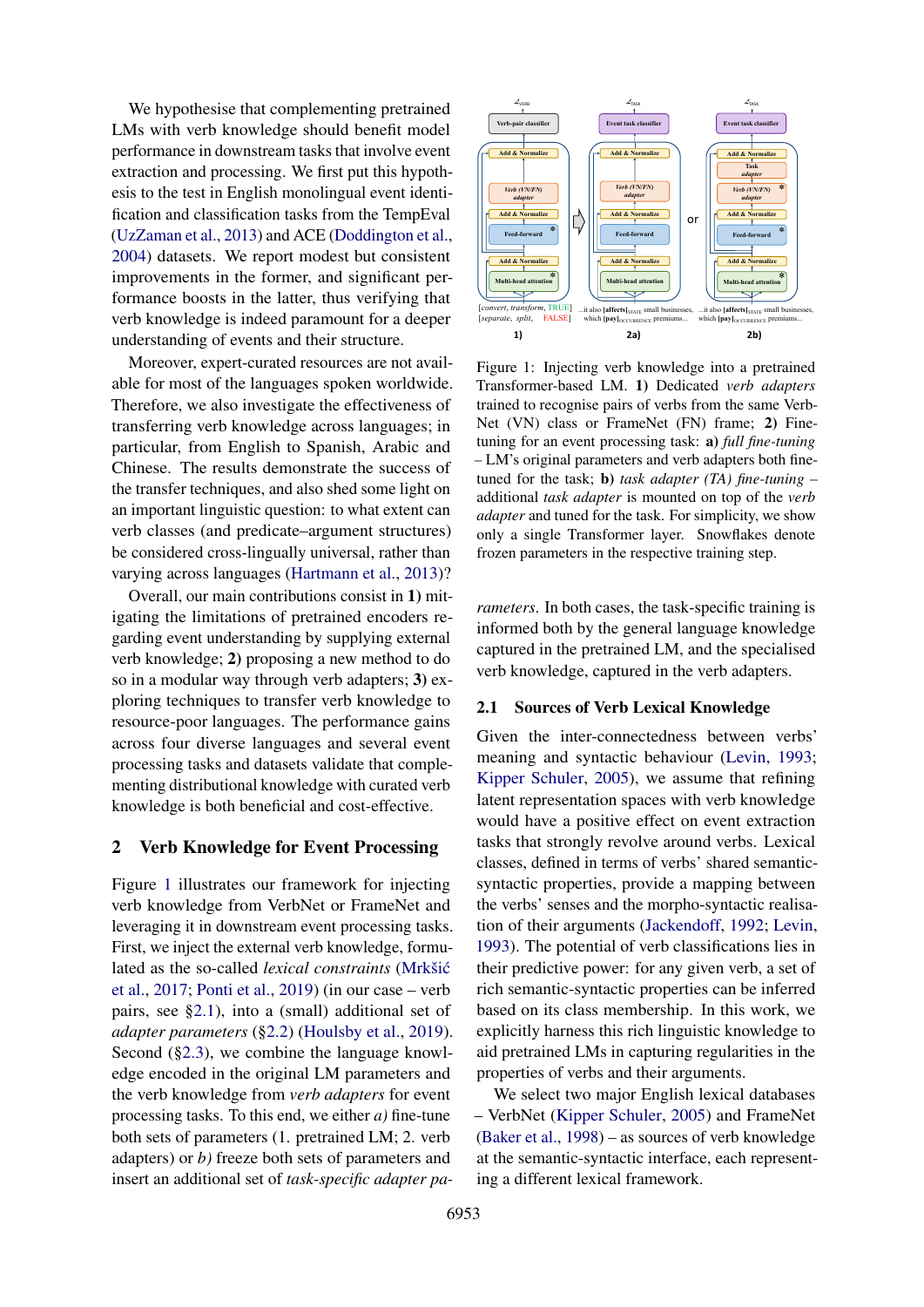VerbNet (VN) [\(Kipper Schuler,](#page-11-7) [2005;](#page-11-7) [Kipper et al.,](#page-11-8) [2006\)](#page-11-8), the largest available verb-focused lexicon, organises verbs into classes based on the overlap in their semantic properties and syntactic behaviour; it builds on the premise that a verb's predicateargument structure informs its meaning [\(Levin,](#page-11-3) [1993\)](#page-11-3). Each entry provides a set of thematic roles and selectional preferences for the verbs' arguments; it also lists the syntactic contexts characteristic for the class members. Its hierarchical classification starts from broader classes and spans several granularity levels where each subclass further refines the semantic-syntactic properties inherited from its parent class.<sup>[2](#page-2-1)</sup> The VN class membership is English-specific, but the underlying verb class construction principles are thought to apply cross-lingually [\(Jackendoff,](#page-10-1) [1992;](#page-10-1) [Levin,](#page-11-3) [1993\)](#page-11-3); its translatability has been indicated in previous work (Vulić et al., [2017;](#page-13-3) [Majewska et al.,](#page-11-9) [2018\)](#page-11-9). The current English VN contains 329 main classes.

FrameNet (FN) [\(Baker et al.,](#page-9-4) [1998\)](#page-9-4) is more semantically oriented than VN. Grounded in the theory of frame semantics [\(Fillmore,](#page-9-5) [1976,](#page-9-5) [1977,](#page-10-4) [1982\)](#page-10-5), it organises concepts according to semantic frames, i.e., schematic representations of situations and events, which they evoke, each characterised by a set of typical roles assumed by its participants. The word senses associated with each frame (FN's lexical units) are similar in terms of their semantic content, as well as their typical argument structures. Currently, English FN covers 1,224 frames and its annotations illustrate the typical syntactic realisations of the frame elements. Frames themselves are, however, semantically defined: this means that they may be shared even across languages with different syntactic properties.<sup>[3](#page-2-2)</sup>

#### <span id="page-2-0"></span>2.2 Training Verb Adapters

Training Task and Data Generation. In order to inject external verb knowledge into pretrained LMs, we devise an intermediary training task: we train

a dedicated VN-/FN-knowledge adapter (hereafter *VN-Adapter* and *FN-Adapter*). We frame the task as binary word-pair classification: we predict if two verbs belong to the same VN class or FN frame. We extract training instances from FN and VN independently. This allows for a separate analysis of the impact of verb knowledge from each resource.

We generate positive training instances by extracting all unique verb pairings from the set of members of each main VN class/FN frame (e.g., *walk–march*), resulting in 181,882 instances created from VN and 57,335 from FN. We then generate  $k = 3$  negative examples per positive example by combining controlled and random sampling. In controlled sampling, we follow prior work on semantic specialisation [\(Wieting et al.,](#page-13-4) [2015;](#page-13-4) [Glavaš](#page-10-6) and Vulić, [2018b;](#page-10-6) [Lauscher et al.,](#page-11-5) [2020b\)](#page-11-5). For each positive example  $p = (w_1, w_2)$  in the training batch B, we create two negatives  $\hat{p}_1 = (\hat{w}_1, w_2)$ and  $\hat{p}_2 = (w_1, \hat{w}_2)$ ;  $\hat{w}_1$  is the verb from batch B other than  $w_1$  that is closest to  $w_2$  in terms of their cosine similarity in an auxiliary static word embedding space  $X_{aux} \in \mathbb{R}^d$ ; conversely,  $\hat{w}_2$  is the verb from  $B$  other than  $w_2$  closest to  $w_1$ . We additionally create one negative instance  $\hat{p}_3 = (\hat{w}_1, \hat{w}_2)$  by randomly sampling  $\hat{w}_1$  and  $\hat{w}_2$  from batch B, not considering  $w_1$  and  $w_2$ . We ensure that the negatives are not present in the global set of all positive verb pairs.

Similar to [Lauscher et al.](#page-11-5) [\(2020b\)](#page-11-5), we tokenise each (positive *and* negative) training instance into WordPiece tokens, prepended with sequence start token [CLS], and with [SEP] tokens in between the verbs and at the end of the input sequence. We use the representation of the [CLS] token  $\mathbf{x}_{CLS} \in$  $\mathbb{R}^h$  (with h as the hidden state size of the Transformer) from the last Transformer layer as the latent representation of the verb pair, and feed it to a sim-ple binary classifier:<sup>[4](#page-2-3)</sup>  $\hat{\mathbf{y}} = \text{softmax}(\mathbf{x}_{\text{CLS}}\mathbf{W}_{cl} + \mathbf{b}_{cl}),$ with  $W_{cl} \in \mathbb{R}^{h \times 2}$  and  $\mathbf{b}_{cl} \in \mathbb{R}^2$  as classifier's trainable parameters. We train by minimising the standard cross-entropy loss ( $\mathcal{L}_{VERB}$  in Figure [1\)](#page-1-0).

Adapter Architecture. Instead of directly finetuning all parameters of the pretrained Transformer, we opt for storing verb knowledge in a separate set of adapter parameters, keeping the verb knowledge

<span id="page-2-1"></span><sup>&</sup>lt;sup>2</sup>For example, within a top-level class 'free-80', which includes verbs like *liberate*, *discharge*, and *exonerate* which participate in a NP V NP PP.THEME frame (e.g., *It freed him of guilt*), there exists a subset of verbs participating in a syntactic frame NP V NP S\_ING ('free-80-1'), within which there exists an even more constrained subset of verbs appearing with prepositional phrases headed specifically by the preposition *from* (e.g., *The scientist purified the water from bacteria*).

<span id="page-2-2"></span><sup>&</sup>lt;sup>3</sup>For instance, descriptions of transactions will include the same frame elements *Buyer, Seller, Goods, Money* in most languages. Indeed, English FN has inspired similar projects in other languages: e.g., Spanish [\(Subirats and Sato,](#page-12-5) [2004\)](#page-12-5), Japanese [\(Ohara,](#page-12-6) [2012\)](#page-12-6), and Danish [\(Bick,](#page-9-6) [2011\)](#page-9-6).

<span id="page-2-3"></span><sup>&</sup>lt;sup>4</sup>We also experimented with sentence-level tasks: we fed (a) pairs of sentence examples from VN/FN in a binary classification setup (e.g., *Jackie leads Rose to the store. – Jackie escorts Rose.*); and (b) individual sentences in a multi-class classification setup (predicting the correct VN class/FN frame). These variants, however, led to weaker performance.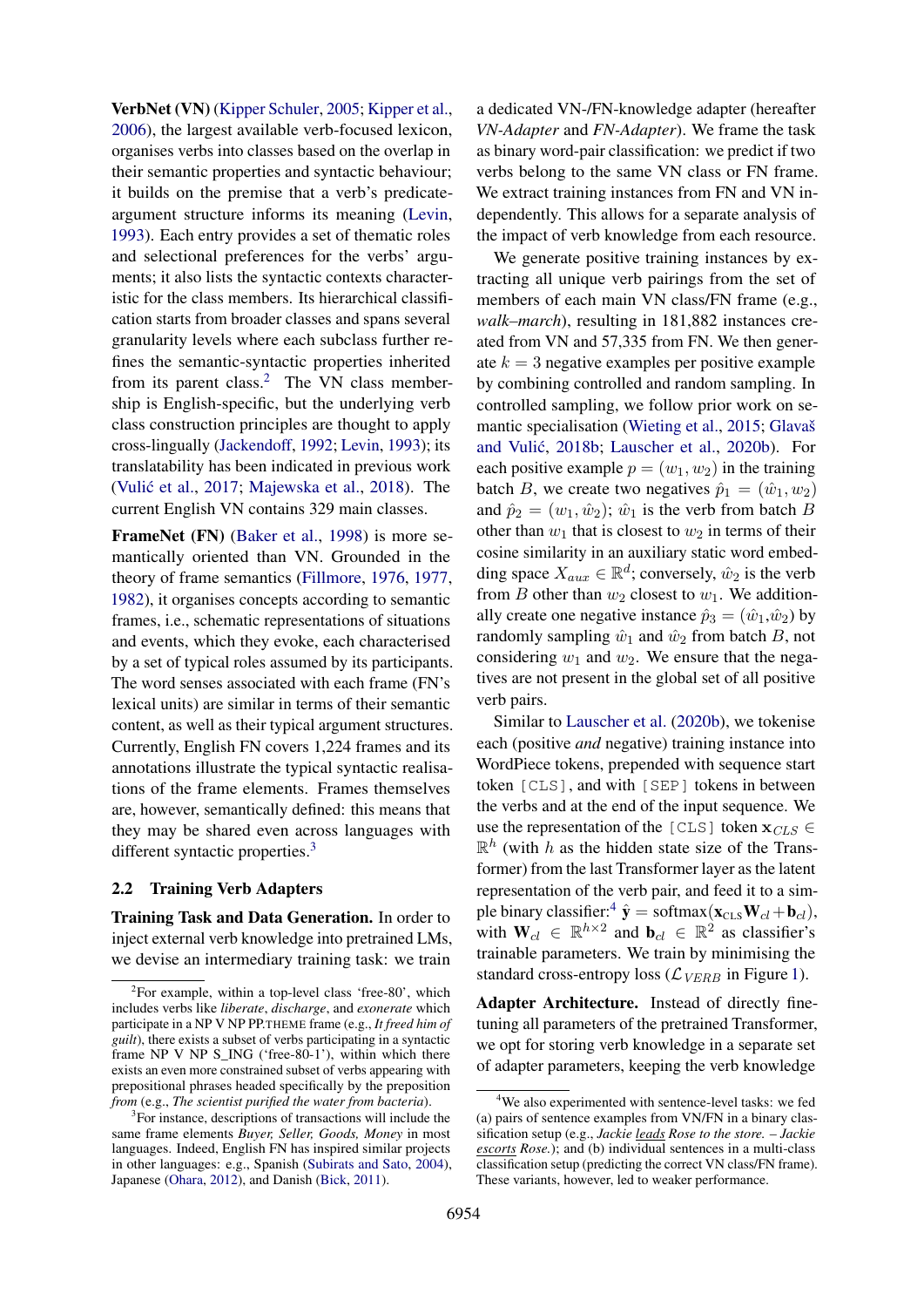separate from the general language knowledge acquired in pretraining. This (1) allows downstream training to flexibly combine the two sources of knowledge, and (2) bypasses the issues with catastrophic forgetting and interference [\(Hashimoto](#page-10-7) [et al.,](#page-10-7) [2017;](#page-10-7) [de Masson d'Autume et al.,](#page-9-7) [2019\)](#page-9-7).

We adopt the standard efficient adapter architecture of [Pfeiffer et al.](#page-12-7) [\(2020a](#page-12-7)[,c\)](#page-12-8). In each Transformer layer l, we insert a single adapter  $(Adapter<sub>l</sub>)$  after the feed-forward sub-layer. The adapter itself is a two-layer feed-forward neural network with a residual connection, consisting of a down-projection  $\mathbf{D} \in \mathbb{R}^{h \times m}$ , a GeLU activation [\(Hendrycks and Gimpel,](#page-10-8) [2016\)](#page-10-8), and an upprojection  $\mathbf{U} \in \mathbb{R}^{m \times h}$ , where h is the hidden size of the Transformer model and m is the dimensionality of the adapter:  $Adapter_l(\mathbf{h}_l, \mathbf{r}_l)$  =  $U_l(GeLU(D_l(h_l))) + r_l$ ; where  $r_l$  is the residual connection, output of the Transformer's feedforward layer, and  $\mathbf{h}_l$  is the Transformer hidden state, output of the subsequent layer normalisation.

#### <span id="page-3-0"></span>2.3 Downstream Fine-Tuning for Event Tasks

The next step is downstream fine-tuning for event processing tasks. We experiment with (1) tokenlevel event trigger identification and classification and (2) span extraction for event triggers and arguments (a sequence labeling task); see [§3.](#page-3-1) For the former, we mount a classification head – a simple single-layer feed-forward softmax regression classifier – on top of the Transformer augmented with VN-/FN-Adapters. For the latter, we follow the architecture from prior work [\(M'hamdi et al.,](#page-11-10) [2019;](#page-11-10) [Wang et al.,](#page-13-5) [2019\)](#page-13-5) and add a CRF layer [\(Laf](#page-11-11)[ferty et al.,](#page-11-11) [2001\)](#page-11-11) on top of the sequence of Transformer's outputs (for subword tokens).

For all tasks, we propose and evaluate two different fine-tuning regimes: (1) *full fine-tuning*, where we update both the original Transformer's parameters and VN-/FN-Adapters (see *2a* in Figure [1\)](#page-1-0); and (2) *task-adapter* (TA) *fine-tuning*, where we keep both Transformer's original parameters and VN- /FN-Adapters frozen, while stacking a new trainable *task adapter* on top of the VN-/FN-Adapter in each Transformer layer (see *2b* in Figure [1\)](#page-1-0).

### <span id="page-3-2"></span>2.4 Cross-Lingual Transfer

Creation of curated resources like VN or FN takes years of expert linguistic labour. Consequently, such resources do not exist for a vast majority of languages. Given the inherent cross-lingual nature of verb classes and semantic frames (see

<span id="page-3-3"></span>

|              | VerbNet | FrameNet |  |
|--------------|---------|----------|--|
| English (EN) | 181,882 | 57,335   |  |
| Spanish (ES) | 96,300  | 36,623   |  |
| Chinese (ZH) | 60,365  | 21,815   |  |
| Arabic (AR)  | 70.278  | 24.551   |  |

Table 1: Number of positive verb pairs in English, and in each target language obtained via VTRANS ([§2.4\)](#page-3-2).

[§2.1\)](#page-1-1), we investigate the potential for verb knowledge transfer from English to target languages, without any manual target-language adjustments. Massively multilingual LMs, such as multilingual BERT (mBERT) [\(Devlin et al.,](#page-9-0) [2019\)](#page-9-0) or XLM-R [\(Conneau et al.,](#page-9-8) [2020\)](#page-9-8) have become the *de facto* standard mechanisms for zero-shot (ZS) crosslingual transfer. In our first transfer approach: we fine-tune mBERT first on the English verb knowledge, then on English task data, and then simply make task predictions for the target language input.

The second approach, dubbed VTRANS, is inspired by the work on cross-lingual transfer of semantic specialisation for static word embeddings (Glavaś et al., [2019;](#page-12-4) [Ponti et al.,](#page-12-4) 2019; [Wang et al.,](#page-13-6) [2020b\)](#page-13-6). In brief (with full details in Appendix [C\)](#page-15-0), starting from a set of positive pairs from English VN/FN, VTRANS involves three steps: (1) *automatic translation* of verbs in each pair into the target language, (2) *filtering* of the noisy target language pairs by means of a transferred relation prediction model trained on the English examples, and (3) *training the verb adapters* injected into the pretrained model, now with the translated and filtered target-language verb pairs. For the monolingual target-language FN-/VN-Adapter training, we follow the protocol used for English, see [§2.2.](#page-2-0)

### <span id="page-3-1"></span>3 Experimental Setup

Event Processing Tasks and Data. In event processing tasks, systems are tasked with detecting that *something happened*, identifying *what type* of occurrence took place, as well as what *entities* were involved. Verbs typically act as the organisational core of each such event schema, carrying a lot of semantic and structural weight. Therefore, a model's grasp of verbs' properties should have a bearing on final task performance. Based on this assumption, we select event extraction and classification as suitable tasks to profile the methods from [§2.](#page-1-2)

These tasks and the corresponding data are based on the two prominent frameworks for annotating event expressions: TimeML [\(Pustejovsky et al.,](#page-12-9) [2003,](#page-12-9) [2005\)](#page-12-10) and the Automatic Content Extraction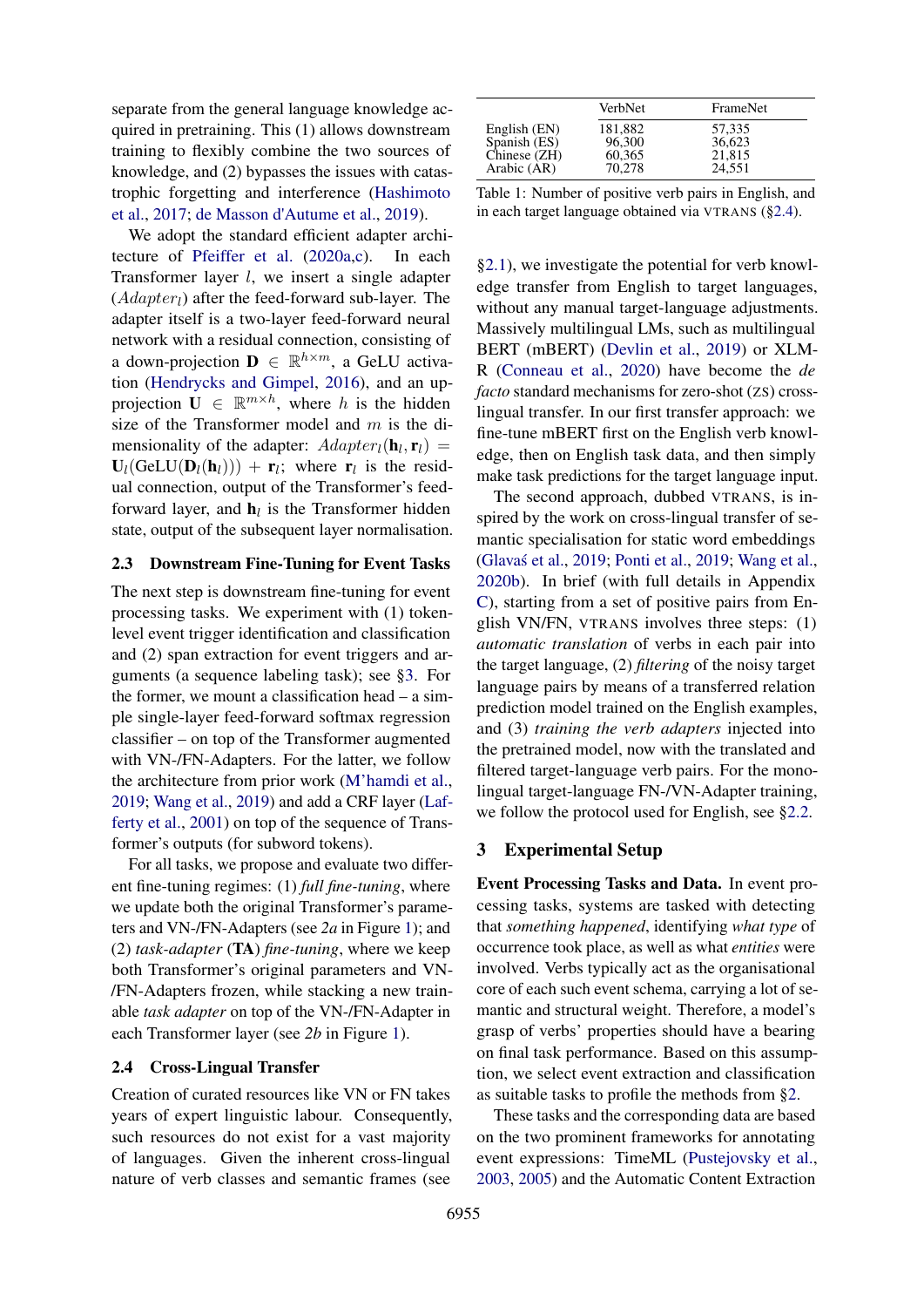(ACE) [\(Doddington et al.,](#page-9-3) [2004\)](#page-9-3). First, we rely on the TimeML-annotated corpus from *TempEval* tasks [\(Verhagen et al.,](#page-13-7) [2010;](#page-13-7) [UzZaman et al.,](#page-13-2) [2013\)](#page-13-2), which targets automatic identification of temporal expressions and relations, and events. Second, we use the ACE dataset: it provides annotations for entities, the relations between them, and for events in which they participate in newswire text.<sup>[5](#page-4-0)</sup>

Task 1: Trigger Identification and Classification (TempEval). We frame the first event processing task as a token-level classification problem, predicting whether a token triggers an event and assigning it to one of the following event types: OC-CURRENCE (e.g., *died, attacks*), STATE (e.g., *share, assigned*), REPORTING (*e.g., announced, said*), I-ACTION (e.g., *agreed, trying*), I-STATE (e.g., *understands, wants, consider*), ASPECTUAL (e.g., *ending, began*), and PERCEPTION (e.g., *watched, spotted*).[6](#page-4-1) We use the TempEval-3 data for English and Spanish [\(UzZaman et al.,](#page-13-2) [2013\)](#page-13-2), and the TempEval-2 data for Chinese [\(Verhagen et al.,](#page-13-7) [2010\)](#page-13-7) (see Table [6](#page-15-1) in the appendix for exact dataset sizes).

Task 2: Trigger and Argument Identification and Classification (ACE). In this sequence labeling task, we detect and label event triggers and their arguments, with four individually scored subtasks: (i) trigger identification, where we identify the key word conveying the nature of the event, and (ii) trigger classification, where we classify the trigger word into one of the predefined categories; (iii) argument identification, where we predict whether an entity mention is an argument of the event identified in (i), and (iv) argument classification, where the correct role needs to be assigned to the identified event arguments. We use the ACE data available for English, Chinese, and Arabic.<sup>[7](#page-4-2)</sup>

Event extraction as specified in these two frameworks is a challenging, highly context-sensitive problem, where different words (most often verbs) may trigger the same type of event, and conversely, the same word (verb) can evoke differ-

ent types of event schemata depending on the context. Adopting these tasks for evaluation thus tests whether leveraging fine-grained curated knowledge of verbs' semantic-syntactic behaviour can improve pretrained LMs' reasoning about event-triggering predicates and their arguments.

Model Configurations. For each task, we compare the performance of the underlying "vanilla" BERT-based model (see [§2.3\)](#page-3-0) against its variant with an added VN-Adapter or FN-Adapter<sup>[8](#page-4-3)</sup> (see [§2.2\)](#page-2-0) in two regimes: (a) full fine-tuning, and (b) task adapter (TA) fine-tuning (see Figure [1\)](#page-1-0). To ensure that any performance gains are not merely due to increased parameter capacity offered by the adapters, we also evaluate a variant where we replace the verb adapter with a randomly initialised adapter of the same size (*+Random*). Additionally, we examine the impact of increasing the capacity of the trainable task adapter by replacing it with a *'Double Task Adapter'* (2TA), i.e., a task adapter with double the number of trainable parameters compared to the base architecture from [§2.2.](#page-2-0) Finally, we compare the VN/FN-Adapter approach with a computationally more expensive alternative method of injecting external verb knowledge, *sequential fine-tuning*, where the full BERT is first fine-tuned on the FN/VN data (as in [2.2\)](#page-2-0) and then on the task (see Appendix [D](#page-16-0) for details).

Training Details: Verb Adapters. We experimented with  $k \in \{2, 3, 4\}$  negative examples and the following combinations of controlled  $(c)$  and randomly (*r*) sampled negatives (see [§2.2\)](#page-2-0):  $k = 2$ [cc],  $k = 3$  [ccr],  $k = 4$  [ccrr]. In our preliminary experiments we found  $k = 3$  [ccr] to yield bestperforming adapters. The evaluation and analysis presented in [§4](#page-5-0) are thus based on this setup. Our VN- and FN-Adapters are injected into the BERT Base cased model: the details on adapter training and hyperparameter search are in Appendix [B.](#page-15-3)

Downstream Task Fine-Tuning. In downstream fine-tuning on TempEval, we train for 10 epochs in batches of size 32, with a learning rate  $1e - 4$  and maximum input sequence length of  $T = 128$  Word-Piece tokens. For ACE, in light of a greater data sparsity, $9$  we search for optimal hyperparameters

<span id="page-4-0"></span><sup>&</sup>lt;sup>5</sup>We provide more details about the frameworks and their corresponding annotation schemes in Appendix [A.](#page-15-2)

<span id="page-4-1"></span><sup>6</sup>E.g., in the sentence: *"The rules can also affect small businesses, which sometimes pay premiums tied to employees' health status and claims history."*, *affect* and *pay* are event triggers of type STATE and OCCURRENCE, respectively.

<span id="page-4-2"></span>The ACE annotations distinguish 34 trigger types (e.g., *Business:Merge-Org*, *Justice:Trial-Hearing*, *Conflict:Attack*) and 35 argument roles. Following previous work [\(Hsi et al.,](#page-10-10) [2016\)](#page-10-10), we conflate eight time-related argument roles - e.g., 'Time-At-End', 'Time-Before', 'Time-At-Beginning' - into a single 'Time' role in order to alleviate training data sparsity.

<span id="page-4-3"></span><sup>&</sup>lt;sup>8</sup>We also experimented with inserting both verb adapters simultaneously; however, this resulted in weaker downstream performance than adding each separately, a likely product of the partly redundant, partly conflicting information encoded in these adapters (see [§2.1](#page-1-1) for comparison of VN and FN).

<span id="page-4-4"></span><sup>&</sup>lt;sup>9</sup>Most event types ( $\approx 70\%$ ) have fewer than 100 labeled instances, and three have fewer than 10 [\(Liu et al.,](#page-11-12) [2018\)](#page-11-12).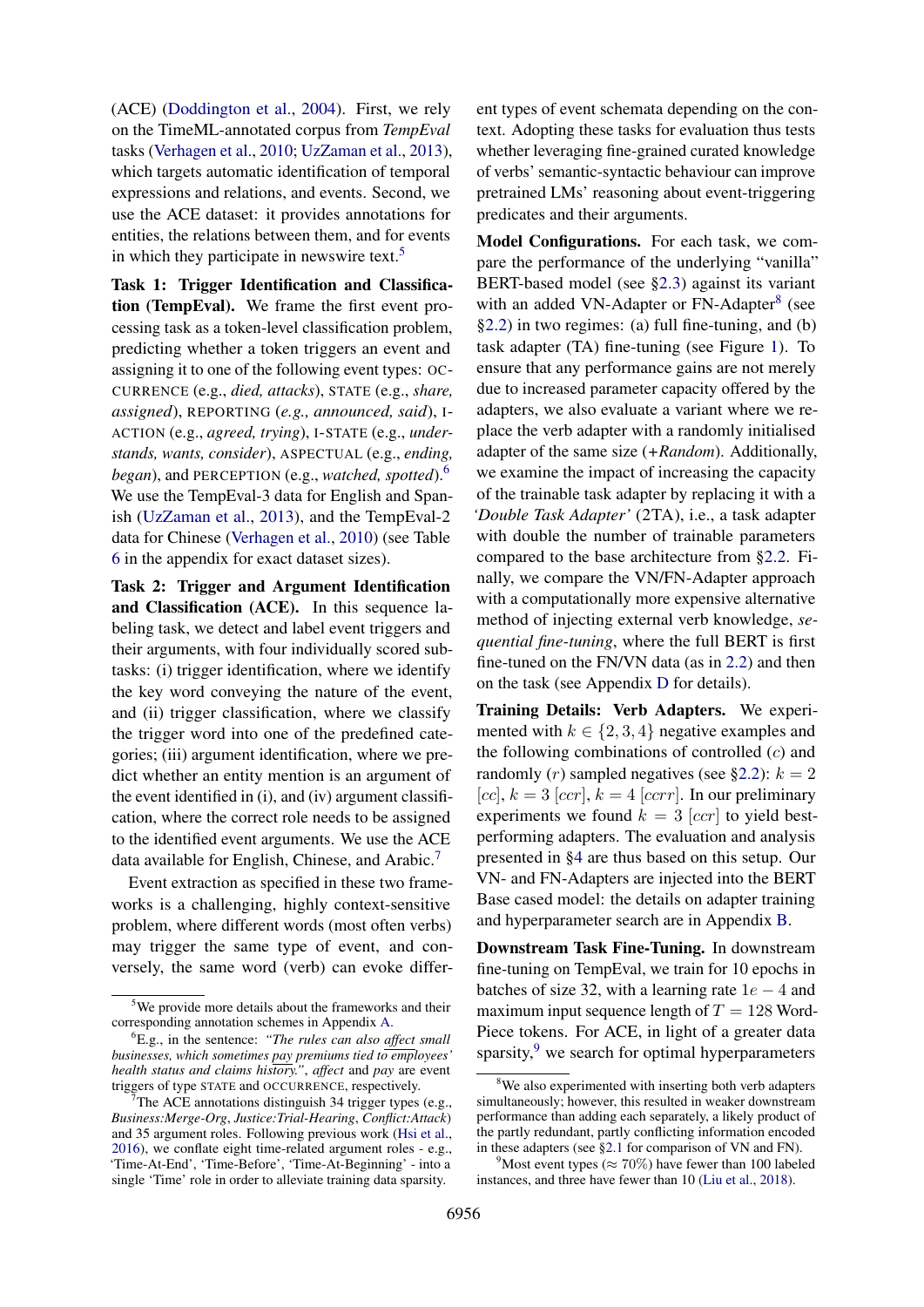for each language and evaluation setup from the following grid: learning rate  $l \in \{1e-5, 1e-6\}$ , epochs  $n \in \{3, 5, 10, 25, 50\}$ , batch  $b \in \{8, 16\}$ (maximum input sequence length  $T = 128$ ).

Transfer Experiments in zero-shot (ZS) setups are based on mBERT, to which we add the VN- or FN-Adapter trained on the English VN/FN data. We train the model on English training data available for each task, and evaluate it on the target-language test set. For the VTRANS approach ([§2.4\)](#page-3-2), we use language-specific BERT models available for our target languages, and leverage target-language adapters trained on translated and automatically refined verb pairs. The model, with or without the target-language VN-/FN-Adapter, is trained and evaluated on the training and test data available in the language. We carry out the procedure for three target languages (see Table [1\)](#page-3-3). We use the same negative sampling parameter configuration proven strongest in our English experiments ( $k = 3$  [ccr]).

### <span id="page-5-0"></span>4 Results and Discussion

English Event Processing. Table [2](#page-6-0) shows the performance on English Task 1 (TempEval) and Task 2 (ACE). First, we note that the computationally more efficient setup with a dedicated task adapter (TA) yields higher absolute scores compared to full fine-tuning (FFT) on TempEval. When the underlying BERT is frozen along with the added FN-/VN-Adapter, the TA is enforced to encode additional task-specific knowledge into its parameters, beyond what is provided in the verb adapter. This yields two strongest results overall from the +FN/VN setups. On ACE, the primacy of TA-based training is overturned in favour of FFT. Encouragingly, boosts provided by verb adapters are visible regardless of the chosen task fine-tuning regime.

We notice consistent statistically significant<sup>[10](#page-5-1)</sup> improvements in the +VN setup, although the performance of the TA-based setups clearly suffers in argument (ARG) tasks due to decreased trainable parameter capacity. Lack of visible improvements from the Random Adapter supports the interpretation that performance gains indeed stem from the added useful 'non-random' signal in the verb adapters. In addition, we verify how our principal setup with added adapter modules compares to an alternative established approach, sequential finetuning  $(+FN/VN<sub>sea</sub>)$ . In TempEval, we note that

fine-tuning all model parameters on VN/FN data allows retrieving more additional verb knowledge beneficial for task performance than adding smaller pre-trained adapters on top of the underlying model. However,  $FN/VN_{seq}$  scores are still inferior to the results achieved in the TA-based +FN/VN setup. In ACE, the  $FN/VN_{seq}$  results in trigger tasks are weaker than those achieved through the addition of self-contained knowledge adapters, however, they offer additional boosts in argument tasks.

Multilingual Event Processing. Table [3](#page-6-1) compares the performance of zero-shot (ZS) transfer and monolingual target training (via VTRANS) on TempEval in Spanish and Chinese. For both, the addition of the FN-Adapter in the TA-based setup boosts ZS transfer. The benefits extend to the FFT setup in Chinese, achieving the top score overall.

In monolingual evaluation, we observe consistent gains from the added transferred knowledge via VTRANS in Spanish. In Chinese performance boosts come from the transferred VN-style class membership information  $(+VN)$ . This suggests that even the noisily translated verb pairs carry enough useful signal through to the target language. To tease apart the contribution of the language-specific encoders and transferred verb knowledge, we carry out an additional monolingual evaluation substituting the target-language BERT with mBERT, trained on (noisy) target language verb signal (ES-MBERT/ZH-MBERT). Although mBERT scores are lower than monolingual BERTs in absolute terms, the use of the transferred verb knowledge helps reduce the gap between the models, with gains achieved over the baselines in Spanish.<sup>[11](#page-5-2)</sup>

In ACE, the top scores are achieved in the monolingual FFT setting; as with English, keeping the full capacity of BERT parameters unfrozen notice-ably helps performance.<sup>[12](#page-5-3)</sup> In Arabic, FN knowledge provides performance boosts across the four tasks and with both the zero-shot (ZS) and monolingual (VTRANS) transfer approaches, whereas the addition of the VN adapter boosts scores in ARG tasks. The usefulness of FN knowledge extends to zero-shot transfer in Chinese, and both adapters benefit the ARG tasks in the monolingual (VTRANS)

<span id="page-5-1"></span><sup>10</sup>We test significance with the Student's *t*-test with a significance value set at  $\alpha = 0.05$  for sets of model  $F_1$  scores.

<span id="page-5-2"></span><sup>&</sup>lt;sup>11</sup>Due to analogous patterns in relative scores of mBERT and monolingual BERTs in monolingual ACE evaluation, we show the VTRANS mBERT results in ACE in Appendix [E.](#page-16-1)

<span id="page-5-3"></span><sup>&</sup>lt;sup>12</sup>This is especially the case in ARG tasks, where the TAbased setup fails to achieve meaningful improvements over zero, even with extended training up to 100 epochs. Due to the computational burden of such long training, the results in this setup are limited to trigger tasks (after 50 epochs).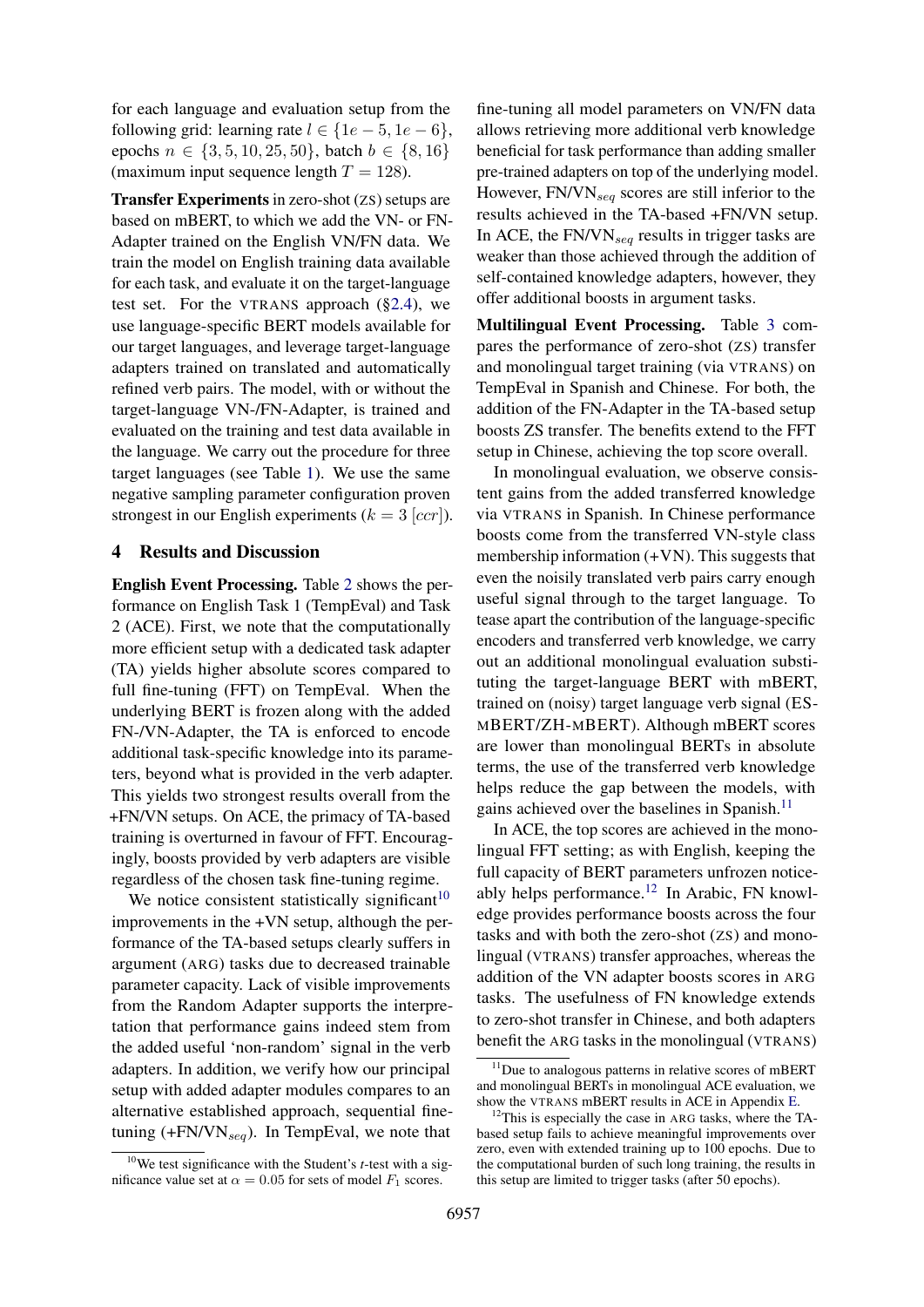<span id="page-6-0"></span>

|                 |                                                 | FFT                          | +Rand                        | $+FN$                        | $+VN$                               |                              | $+FN_{seq} + VN_{seq}$ TA    |                            | +Rand                      | $+FN$                      | $+VN$                      |
|-----------------|-------------------------------------------------|------------------------------|------------------------------|------------------------------|-------------------------------------|------------------------------|------------------------------|----------------------------|----------------------------|----------------------------|----------------------------|
| <b>TempEval</b> | T-IDENT&CLASS                                   | 73.6                         | 73.5                         | 73.6                         | 73.6                                | 74.2                         | 73.9                         | 74.5                       | 74.4                       | 75.0                       | 75.2                       |
| ACE             | T-ident<br>T-CLASS<br>$ARG$ -IDENT<br>ARG-CLASS | 69.3<br>65.3<br>33.8<br>31.6 | 69.6<br>65.5<br>33.5<br>31.6 | 70.8<br>66.7<br>34.2<br>32.2 | 70.3<br>66.2<br>34.6<br><b>32.8</b> | 70.0<br>65.4<br>36.3<br>34.3 | 69.8<br>65.4<br>36.2<br>33.9 | 65.1<br>58.0<br>2.1<br>0.6 | 65.0<br>58.5<br>1.9<br>0.6 | 65.7<br>59.5<br>2.3<br>0.8 | 66.4<br>60.2<br>2.5<br>0.8 |

Table 2: Results on English TempEval and ACE test sets for full fine-tuning (FFT) and the task adapter (TA) setup. Provided are average  $F_1$  scores over 10 runs. Statistically significant (paired *t*-test;  $p < 0.05$ ) improvements over both baselines marked in bold; the same labeling is also used in all subsequent tables.

<span id="page-6-1"></span>

|                |                | <b>FFT</b> | $+$ Random | $+FN$ | $+VN$ | TA   | $+$ Random | $+FN$ | $+VN$ |
|----------------|----------------|------------|------------|-------|-------|------|------------|-------|-------|
| <b>Spanish</b> | MBERT-ZS       | 37.2       | 37.2       | 37.0  | 36.6  | 38.0 | 38.0       | 38.6  | 36.5  |
|                | <b>ES-BERT</b> | 77.7       | 77.1       | 77.6  | 77.4  | 70.0 | 70.0       | 70.7  | 70.6  |
|                | ES-MBERT       | 73.5       | 73.6       | 74.4  | 74.1  | 65.3 | 65.4       | 65.8  | 66.2  |
| Chinese        | MBERT-ZS       | 49.9       | 49.9       | 50.5  | 47.9  | 49.2 | 49.5       | 50.1  | 48.2  |
|                | <b>ZH-BERT</b> | 82.0       | 81.6       | 81.8  | 81.8  | 76.2 | 76.3       | 75.9  | 76.9  |
|                | ZH-MBERT       | 80.2       | 80.1       | 79.9  | 80.0  | 71.8 | 71.8       | 72.1  | 71.9  |

Table 3: Results on Spanish and Chinese TempEval test sets for full fine-tuning (FFT) and the task adapter (TA) setup, for zero-shot (ZS) transfer with mBERT and monolingual target language evaluation with language-specific BERT (ES-BERT / ZH-BERT) or mBERT (ES-MBERT / ZH-MBERT), with FN/VN adapters trained on VTRANS-translated verb pairs (see [§2.4\)](#page-3-2).  $F_1$  scores are averaged over 10 runs.

|                |                |                                                     | <b>FFT</b>                   | +Random                      | $+FN$                        | $+VN$                        | TA                         | +Random                    | $+FN$                      | $+VN$                      |
|----------------|----------------|-----------------------------------------------------|------------------------------|------------------------------|------------------------------|------------------------------|----------------------------|----------------------------|----------------------------|----------------------------|
| Arabic         | MBERT-ZS       | <b>T-IDENT</b><br>T-CLASS<br>ARG-IDENT<br>ARG-CLASS | 15.8<br>14.2<br>1.2<br>0.9   | 13.5<br>12.2<br>0.6<br>0.4   | 17.2<br>16.1<br>2.1<br>1.5   | 16.3<br>15.6<br>2.7<br>1.9   | 29.4<br>25.6<br>2.0<br>1.2 | 30.3<br>26.3<br>3.3<br>1.6 | 32.9<br>27.8<br>3.3<br>1.6 | 32.4<br>28.4<br>3.6<br>1.3 |
|                | <b>AR-BERT</b> | T-IDENT<br>T-CLASS<br>ARG-IDENT<br>ARG-CLASS        | 68.8<br>63.6<br>31.7<br>28.4 | 68.9<br>62.8<br>29.3<br>26.7 | 70.2<br>64.4<br>34.0<br>30.3 | 68.6<br>62.8<br>33.4<br>29.7 | 24.0<br>22.0<br>—          | 21.3<br>19.5               | 24.6<br>23.1<br>-          | 23.5<br>22.3               |
| <b>Chinese</b> | MBERT-ZS       | T-IDENT<br>T-CLASS<br>ARG-IDENT<br>ARG-CLASS        | 36.9<br>27.9<br>4.3<br>3.9   | 36.7<br>25.2<br>3.1<br>2.7   | 42.1<br>30.9<br>5.5<br>4.9   | 36.8<br>29.8<br>6.1<br>5.2   | 47.8<br>38.6<br>5.1<br>3.5 | 49.4<br>40.1<br>6.0<br>4.7 | 55.0<br>43.5<br>7.6<br>5.7 | 55.4<br>44.9<br>8.4<br>7.1 |
|                | <b>ZH-BERT</b> | T-IDENT<br>T-CLASS<br>ARG-IDENT<br>ARG-CLASS        | 75.5<br>67.9<br>27.3<br>25.8 | 74.9<br>68.2<br>26.1<br>25.2 | 74.5<br>68.0<br>29.8<br>28.2 | 74.9<br>68.6<br>28.8<br>27.2 | 69.8<br>58.4               | 69.3<br>57.5               | 70.0<br>59.9               | 70.2<br>60.0               |

Table 4: Results on Arabic and Chinese ACE test sets for full fine-tuning (FFT) and the task adapter (TA) setup, for zero-shot (ZS) transfer with mBERT and VTRANS transfer approach with language-specific BERT (AR-BERT / **ZH-BERT**) and FN/VN adapters trained on noisily translated verb pairs ([§2.4\)](#page-3-2).  $F_1$  scores averaged over 5 runs.

transfer setup. Notably, in zero-shot transfer, we observe that the highest scores are achieved in the task adapter (TA) fine-tuning, where the inclusion of the verb adapters offers additional gains. Overall, however, the argument tasks elude the restricted capacity of the TA-based setup, with very low scores.

Additionally, in Appendix [E](#page-16-1) we show the results with sequential fine-tuning. Similarly to our EN results (Table [2\)](#page-6-0), we observe advantages of using the full capacity of BERT parameters to encode verb knowledge in most setups in TempEval, while the comparison to the adapter-based approach is less clear-cut on ACE. In sum, sequential fine-tuning is a strong verb knowledge injection variant; however, it is computationally more expensive and less

portable. The modular and efficient adapter-based approach therefore presents an attractive alternative, while offering competitive task performance. Crucially, the strong results from the sequential setup further corroborate our core finding that external lexical verb information is indeed beneficial for event processing tasks across the board.

Zero-shot Transfer vs Monolingual Training. The results reveal a considerable gap between the performance of ZS transfer versus monolingual finetuning. The event extraction tasks pose a significant challenge to zero-shot transfer via mBERT; however, mBERT exhibits much more robust performance in the monolingual setup, with available target-language training data for event tasks. In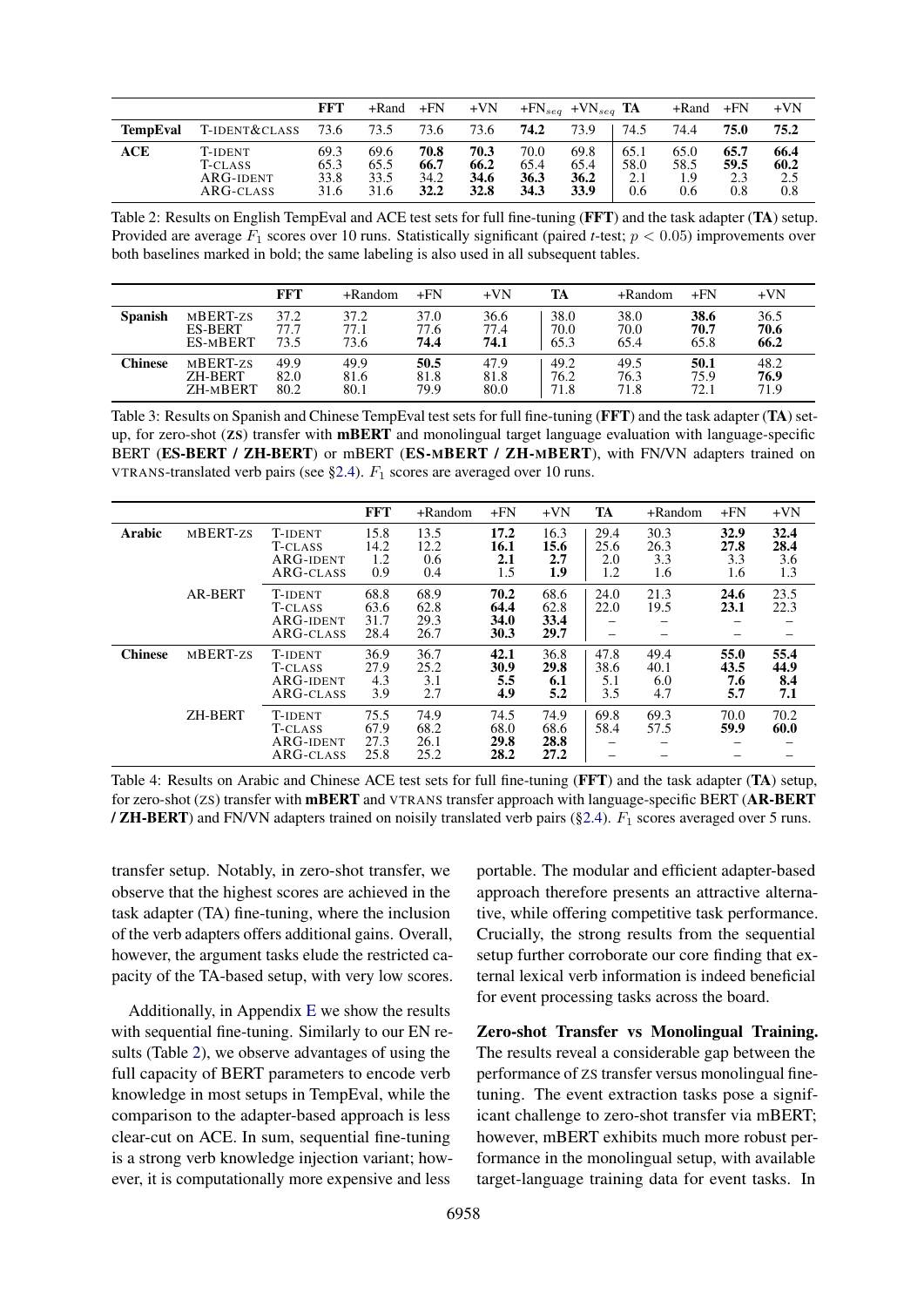the latter, mBERT trails language-specific BERTs by less than 5 points (Table [3\)](#page-6-1). This is encouraging, given that monolingual pretrained LMs currently exist only for a small set of high-resource languages. For all other languages – should there be language-specific event task data – one can leverage mBERT. Moreover, mBERT's performance is further improved by the inclusion of transferred verb knowledge via VTRANS: in Spanish, where its typological closeness to English renders direct transfer of semantic-syntactic information viable, the addition of VTRANS-based verb adapters yields significant gains both in the FFT and the TA setup.<sup>[13](#page-7-0)</sup> These results confirm the effectiveness of lexical knowledge transfer suggested previously in the work on semantic specialisation of static word vectors [\(Ponti et al.,](#page-12-4) [2019;](#page-12-4) [Wang et al.,](#page-13-6) [2020b\)](#page-13-6).

Double Task Adapter. Promisingly, we see in Table [5](#page-7-1) that the relative performance gains from FN/VN adapters are preserved regardless of the added trainable task adapter capacity. As expected, the increased task adapter size helps argument tasks in ACE, where verb adapters produce additional gains. Overall, this suggests that verb adapters indeed encode additional, non-redundant information beyond what is offered by the pretrained model alone, and boost the dedicated task adapter.

Cleanliness of Verb Knowledge. Despite the promising results with the VTRANS approach, there are still fundamental limitations: (1) noisy translation based on cross-lingual semantic similarity may already break the VerbNet class membership alignment; and (2) the language-specificity of verb classes due to which they cannot be directly ported to another language without adjustments.<sup>[14](#page-7-2)</sup>

The fine-grained class divisions and exact class membership in VN may be too English-specific to allow direct automatic translation. On the contrary, semantically-driven FrameNet lends itself better to cross-lingual transfer: we report higher average gains in cross-lingual setups with the FN-Adapter.

To quickly verify if the noisy direct transfer curbs the usefulness of injected knowledge, we evaluate the injection of *clean* verb knowledge from a small lexical resource available in Spanish: we train an ES FN-Adapter on top of ES-BERT on

<span id="page-7-1"></span>

|                | (a) TempEval   |                                        | 2TA                        | $+FN$                       | $+VN$                       |
|----------------|----------------|----------------------------------------|----------------------------|-----------------------------|-----------------------------|
| <b>English</b> |                | <b>EN-BERT</b>                         | 74.5                       | 74.8                        | 74.8                        |
| Spanish        |                | MBERT-zs<br><b>ES-BERT</b>             | 37.7<br>73.1               | 38.3<br>73.6                | 37.1<br>73.6                |
| <b>Chinese</b> |                | MBERT-zs<br><b>ZH-BERT</b>             | 49.1<br>78.1               | 50.1<br>78.1                | 48.8<br>78.6                |
|                | $(b)$ ACE      |                                        | 2TA                        | $+FN$                       | $+VN$                       |
| EN             | <b>EN-BERT</b> | $T-ID$<br>T-CL<br>$ARG-ID$<br>$ARG-CL$ | 67.5<br>61.6<br>6.2<br>3.9 | 68.1<br>62.6<br>8.9<br>6.7  | 68.9<br>62.7<br>7.1<br>5.0  |
| AR             | MBERT-zs       | $T-ID$<br>T-CL<br>$ARG-ID$<br>$ARG-CL$ | 31.2<br>26.3<br>5.9<br>3.9 | 32.6<br>27.1<br>6.0<br>4.1  | 31.7<br>29.3<br>6.9<br>4.3  |
|                | <b>AR-BERT</b> | $T-ID$<br>T-CL<br>$ARG-ID$<br>$ARG-CL$ | 40.6<br>36.9               | 42.3<br>38.1                | 43.0<br>39.5                |
| ZН             | MBERT-zs       | $T-ID$<br>T-CL<br>$ARG-ID$<br>$ARG-CL$ | 54.6<br>45.6<br>9.2<br>8.0 | 56.3<br>46.2<br>10.8<br>8.5 | 58.1<br>46.9<br>11.3<br>9.9 |
|                | <b>ZH-BERT</b> | $T-ID$<br>T-CL<br>$ARG-ID$<br>ARG-cl   | 72.3<br>59.6<br>2.6<br>2.3 | 73.1<br>63.0<br>2.8<br>2.6  | 72.0<br>61.3<br>3.3<br>2.9  |

Table 5: Results on (a) TempEval and (b) ACE for the Double Task Adapter-based approaches (2TA).

2,866 verb pairs derived from its FrameNet [\(Subi](#page-12-5)[rats and Sato,](#page-12-5) [2004\)](#page-12-5). The results (Appendix [E\)](#page-16-1) reveal that, despite having 12 times fewer positive examples for training the verb adapter compared to VTRANS, the 'native' ES FN-Adapter offers gains between +0.2 and +0.4 points over VTRANS, compensating the limited coverage with gold standard accuracy. This suggests that work on optimising and accelerating resource creation merits future research efforts on a par with modeling work.

#### 5 Related Work

Event Extraction. The cost and complexity of event annotation requires robust transfer solutions capable of making fine-grained predictions in the face of data scarcity. Traditional event extraction methods relied on hand-crafted, language-specific features [\(Ahn,](#page-9-9) [2006;](#page-9-9) [Gupta and Ji,](#page-10-11) [2009;](#page-10-11) [Llorens](#page-11-13) [et al.,](#page-11-13) [2010;](#page-11-13) [Hong et al.,](#page-10-12) [2011;](#page-10-12) [Li et al.,](#page-11-14) [2013;](#page-11-14) [Glavaš and Šnajder,](#page-10-13) [2015\)](#page-10-13) (e.g., POS tags, entity knowledge), which limited their generalisation ability and effectively prevented language transfer.

More recent approaches commonly resorted to word embedding input and neural text encoders such as recurrent nets [\(Nguyen et al.,](#page-12-11) [2016;](#page-12-11) [Duan](#page-9-10) [et al.,](#page-9-10) [2017;](#page-9-10) [Sha et al.,](#page-12-12) [2018\)](#page-12-12) and convolutional nets [\(Chen et al.,](#page-9-11) [2015;](#page-9-11) [Nguyen and Grishman,](#page-12-13) [2015\)](#page-12-13),

<span id="page-7-0"></span><sup>&</sup>lt;sup>13</sup>We noted analogous positive effects on performance of the more powerful XLM-R Large model (Appendix [E\)](#page-16-1).

<span id="page-7-2"></span> $14$ This is in contrast to the proven cross-lingual portability of synonymy and antonymy relations shown in previous work on semantic specialisation transfer (Mrkšić et al., [2017;](#page-11-6) [Ponti](#page-12-4) [et al.,](#page-12-4) [2019\)](#page-12-4), which rely on semantics alone.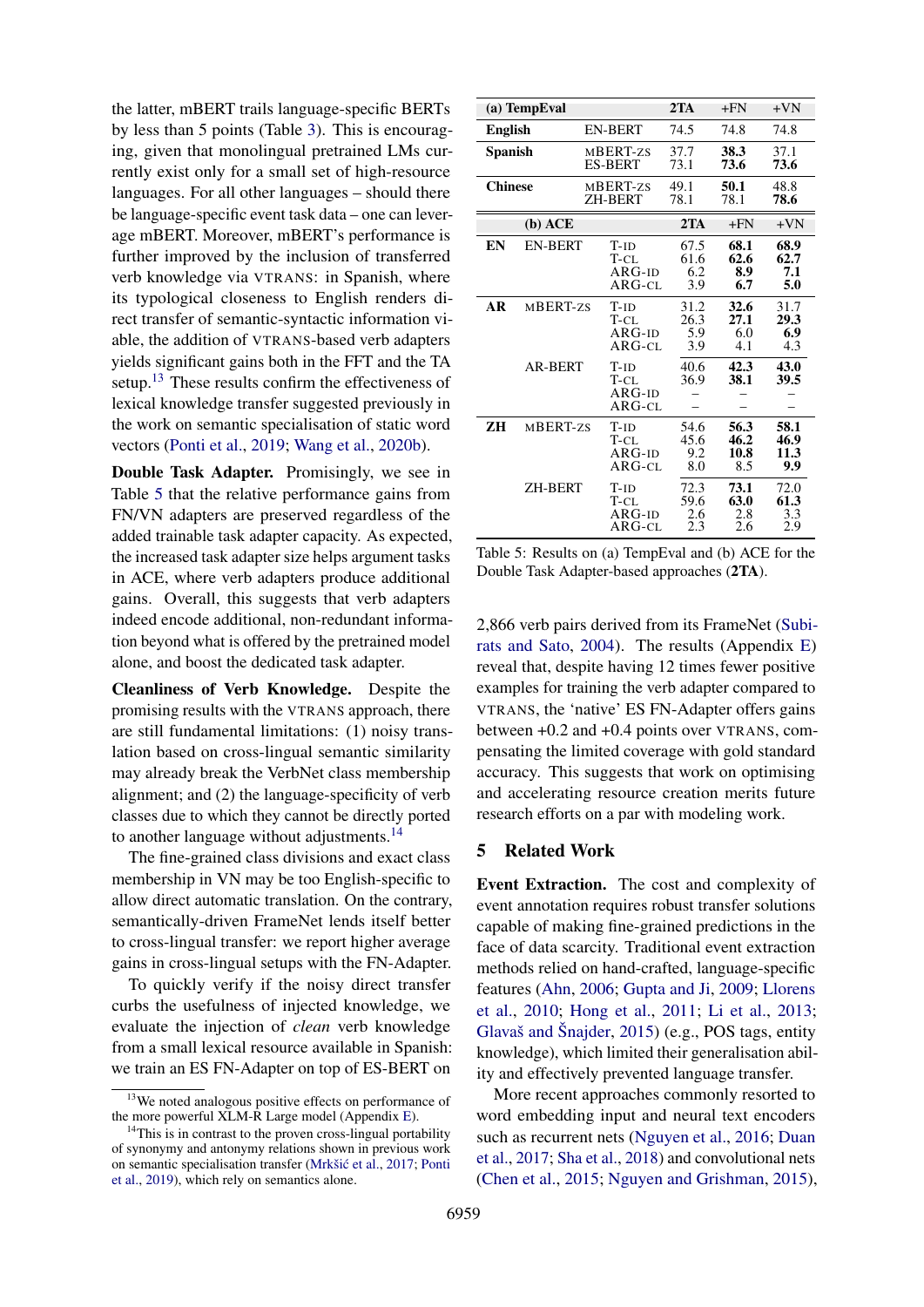as well as graph neural networks [\(Nguyen and Gr](#page-12-14)[ishman,](#page-12-14) [2018;](#page-12-14) [Yan et al.,](#page-13-8) [2019\)](#page-13-8) and adversarial networks [\(Hong et al.,](#page-10-14) [2018;](#page-10-14) [Zhang et al.,](#page-14-0) [2019\)](#page-14-0). Most recent empirical advancements in event trigger and argument extraction tasks stem from fine-tuning of LM-pretrained Transformer networks [\(Yang et al.,](#page-13-9) [2019a;](#page-13-9) [Wang et al.,](#page-13-5) [2019;](#page-13-5) [M'hamdi et al.,](#page-11-10) [2019;](#page-11-10) [Wadden et al.,](#page-13-10) [2019;](#page-13-10) [Liu et al.,](#page-11-15) [2020\)](#page-11-15).

Limited training data nonetheless remains an obstacle, especially when facing previously unseen event types. The alleviation of such data scarcity issues was attempted through data augmentation – automatic data annotation [\(Chen et al.,](#page-9-12) [2017;](#page-9-12) [Zheng,](#page-14-1) [2018;](#page-14-1) [Araki and Mitamura,](#page-9-13) [2018\)](#page-9-13) and bootstrapping for training data generation [\(Ferguson et al.,](#page-9-14) [2018;](#page-9-14) [Wang et al.,](#page-13-5) [2019\)](#page-13-5). The recent release of the large English event detection dataset MAVEN [\(Wang et al.,](#page-13-11) [2020c\)](#page-13-11), with annotations of event triggers only, partially remedies for English data scarcity. MAVEN also demonstrates that even the state-of-the-art Transformer models fail to yield satisfying event detection performance in the general domain. The fact that it is unlikely to expect datasets of similar size for other event extraction tasks and especially for other languages only emphasises the need for external event-related knowledge and transfer learning approaches, such as the ones introduced in this work.

Semantic Specialisation. Representation spaces induced through self-supervised objectives from large corpora, be it the word embedding spaces [\(Mikolov et al.,](#page-11-16) [2013;](#page-11-16) [Bojanowski et al.,](#page-9-15) [2017\)](#page-9-15) or those spanned by LM-pretrained Transformers [\(Devlin et al.,](#page-9-0) [2019;](#page-9-0) [Liu et al.,](#page-11-0) [2019\)](#page-11-0), encode only distributional knowledge. A large body of work focused on *semantic specialisation* of such distributional spaces by injecting lexico-semantic knowledge from external resources (e.g., WordNet [\(Fellbaum,](#page-9-16) [1998\)](#page-9-16), BabelNet [\(Navigli and Ponzetto,](#page-12-15) [2010\)](#page-12-15) or ConceptNet [\(Liu and Singh,](#page-11-17) [2004\)](#page-11-17)) in the form of lexical constraints [\(Faruqui et al.,](#page-9-17) [2015;](#page-9-17) Mrkšić et al., [2017;](#page-11-6) Glavaš and Vulić, [2018b;](#page-10-6) [Ka](#page-10-15)[math et al.,](#page-10-15) [2019;](#page-10-15) Vulić et al., [2021\)](#page-13-12).

*Joint specialisation* models [\(Yu and Dredze,](#page-14-2) [2014;](#page-14-2) [Lauscher et al.,](#page-11-5) [2020b;](#page-11-5) [Levine et al.,](#page-11-4) [2020,](#page-11-4) *inter alia*) train the representation space from scratch on the large corpus, but augment the selfsupervised training objective with an additional objective based on external lexical constraints. [Lauscher et al.](#page-11-5) [\(2020b\)](#page-11-5) add to the Masked LM (MLM) and next sentence prediction (NSP) pretraining objectives of BERT [\(Devlin et al.,](#page-9-0) [2019\)](#page-9-0) an objective that predicts pairs of (near-)synonyms, aiming to improve word-level semantic similarity in BERT's representation space. In a similar vein, [Levine et al.](#page-11-4) [\(2020\)](#page-11-4) add the objective that predicts WordNet supersenses. While joint specialisation models allow the external knowledge to shape the representation space from the very beginning of the distributional training, this also means that any change in lexical constraints implies a new, computationally expensive pretraining from scratch.

*Retrofitting and post-specialisation* methods [\(Faruqui et al.,](#page-9-17) [2015;](#page-9-17) Mrkšić et al., [2017;](#page-11-6) Vulić [et al.,](#page-13-13) [2018;](#page-12-16) [Ponti et al.,](#page-12-16) 2018; Glavaš and Vulić, [2019;](#page-10-16) [Lauscher et al.,](#page-11-18) [2020a;](#page-11-18) [Wang et al.,](#page-13-14) [2020a\)](#page-13-14), in contrast, start from a pretrained representation space (word embedding space or a pretrained encoder) and fine-tune it using external lexicosemantic knowledge. [Wang et al.](#page-13-14) [\(2020a\)](#page-13-14) fine-tune the pre-trained RoBERTa [\(Liu et al.,](#page-11-0) [2019\)](#page-11-0) with lexical constraints obtained automatically via dependency parsing, whereas [Lauscher et al.](#page-11-18) [\(2020a\)](#page-11-18) use lexical constraints derived from ConceptNet to inject knowledge into BERT: both adopt adapterbased fine-tuning, storing the external knowledge in a separate set of parameters. Our work adopts a similar adapter-based specialisation approach, however, focusing on event-oriented downstream tasks, and knowledge from VerbNet and FrameNet.

### 6 Conclusion

We investigated the potential of leveraging knowledge about semantic-syntactic behaviour of verbs to improve the capacity of large pretrained models to reason about events in diverse languages. We proposed an auxiliary pretraining task to inject VerbNet- and FrameNet-based lexical verb knowledge into dedicated verb adapter modules. We demonstrated that state-of-the-art pretrained models still benefit from the gold standard linguistic knowledge stored in lexical resources, even those with limited coverage. Crucially, we showed that the benefits of the knowledge from resourcerich languages can be extended to other, resourceleaner languages through translation-based transfer of verb class/frame membership information.

Acknowledgements. This work is supported by the ERC Consolidator Grant LEXICAL (no 648909) awarded to AK. The work of GG is supported by the Baden-Württemberg Stiftung (Eliteprogramm, AGREE grant).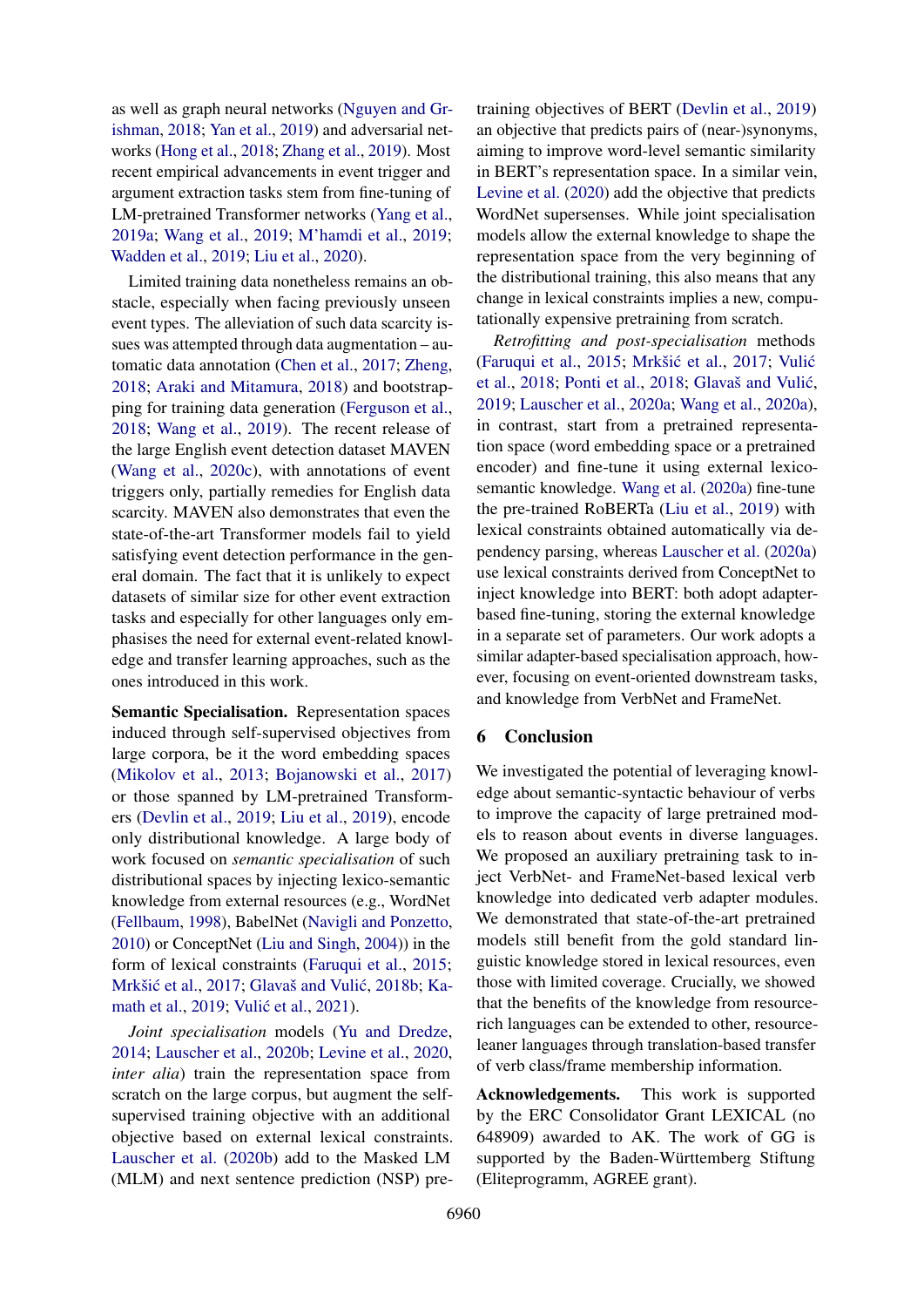#### References

- <span id="page-9-9"></span>David Ahn. 2006. [The stages of event extraction.](https://www.aclweb.org/anthology/W06-0901) In *Proceedings of the Workshop on Annotating and Reasoning about Time and Events*, pages 1–8, Sydney, Australia. Association for Computational Linguistics.
- <span id="page-9-13"></span>Jun Araki and Teruko Mitamura. 2018. [Open-domain](https://www.aclweb.org/anthology/C18-1075) [event detection using distant supervision.](https://www.aclweb.org/anthology/C18-1075) In *Proceedings of the 27th International Conference on Computational Linguistics*, pages 878–891, Santa Fe, New Mexico, USA. Association for Computational Linguistics.
- <span id="page-9-7"></span>Cyprien de Masson d'Autume, Sebastian Ruder, Lingpeng Kong, and Dani Yogatama. 2019. [Episodic](https://proceedings.neurips.cc/paper/2019/file/f8d2e80c1458ea2501f98a2cafadb397-Paper.pdf) [memory in lifelong language learning.](https://proceedings.neurips.cc/paper/2019/file/f8d2e80c1458ea2501f98a2cafadb397-Paper.pdf) In *Advances in Neural Information Processing Systems*, volume 32, pages 13143–13152, Vancouver, Canada. Curran Associates, Inc.
- <span id="page-9-4"></span>Collin F. Baker, Charles J. Fillmore, and John B. Lowe. 1998. [The Berkeley FrameNet project.](http://aclweb.org/anthology/C98-1013) In *Proceedings of COLING*, pages 86–90, Montreal, Quebec, Canada.
- <span id="page-9-1"></span>Emily M. Bender and Alexander Koller. 2020. [Climb](https://doi.org/10.18653/v1/2020.acl-main.463)[ing towards NLU: On meaning, form, and under](https://doi.org/10.18653/v1/2020.acl-main.463)[standing in the age of data.](https://doi.org/10.18653/v1/2020.acl-main.463) In *Proceedings of the 58th Annual Meeting of the Association for Computational Linguistics*, pages 5185–5198, Online. Association for Computational Linguistics.
- <span id="page-9-6"></span>Eckhard Bick. 2011. [A FrameNet for Danish.](https://www.aclweb.org/anthology/W11-4606) In *Proceedings of the 18th Nordic Conference of Computational Linguistics (NODALIDA 2011)*, pages 34– 41, Riga, Latvia. Northern European Association for Language Technology (NEALT).
- <span id="page-9-15"></span>Piotr Bojanowski, Edouard Grave, Armand Joulin, and Tomas Mikolov. 2017. [Enriching word vectors with](https://doi.org/10.1162/tacl_a_00051) [subword information.](https://doi.org/10.1162/tacl_a_00051) *Transactions of the Association for Computational Linguistics*, 5:135–146.
- <span id="page-9-2"></span>Lynn Carlson, Daniel Marcu, and Mary Ellen Okurowski. 2002. RST Discourse Treebank LDC2002T07. Technical report, Philadelphia: Linguistic Data Consortium.
- <span id="page-9-12"></span>Yubo Chen, Shulin Liu, Xiang Zhang, Kang Liu, and Jun Zhao. 2017. [Automatically labeled data genera](https://doi.org/10.18653/v1/P17-1038)[tion for large scale event extraction.](https://doi.org/10.18653/v1/P17-1038) In *Proceedings of the 55th Annual Meeting of the Association for Computational Linguistics (Volume 1: Long Papers)*, pages 409–419, Vancouver, Canada. Association for Computational Linguistics.
- <span id="page-9-11"></span>Yubo Chen, Liheng Xu, Kang Liu, Daojian Zeng, and Jun Zhao. 2015. [Event extraction via dynamic multi](https://doi.org/10.3115/v1/P15-1017)[pooling convolutional neural networks.](https://doi.org/10.3115/v1/P15-1017) In *Proceedings of the 53rd Annual Meeting of the Association for Computational Linguistics and the 7th International Joint Conference on Natural Language Processing (Volume 1: Long Papers)*, pages 167–176, Beijing, China. Association for Computational Linguistics.
- <span id="page-9-8"></span>Alexis Conneau, Kartikay Khandelwal, Naman Goyal, Vishrav Chaudhary, Guillaume Wenzek, Francisco Guzmán, Edouard Grave, Myle Ott, Luke Zettlemoyer, and Veselin Stoyanov. 2020. [Unsupervised](https://doi.org/10.18653/v1/2020.acl-main.747) [cross-lingual representation learning at scale.](https://doi.org/10.18653/v1/2020.acl-main.747) In *Proceedings of the 58th Annual Meeting of the Association for Computational Linguistics*, pages 8440– 8451, Online. Association for Computational Linguistics.
- <span id="page-9-18"></span>Leon R.A. Derczynski. 2017. *Automatically ordering events and times in text*. Springer, Berlin.
- <span id="page-9-0"></span>Jacob Devlin, Ming-Wei Chang, Kenton Lee, and Kristina Toutanova. 2019. [BERT: Pre-training of](https://doi.org/10.18653/v1/N19-1423) [deep bidirectional transformers for language under](https://doi.org/10.18653/v1/N19-1423)[standing.](https://doi.org/10.18653/v1/N19-1423) In *Proceedings of the 2019 Conference of the North American Chapter of the Association for Computational Linguistics: Human Language Technologies, Volume 1 (Long and Short Papers)*, pages 4171–4186, Minneapolis, Minnesota. Association for Computational Linguistics.
- <span id="page-9-3"></span>George Doddington, Alexis Mitchell, Mark Przybocki, Lance Ramshaw, Stephanie Strassel, and Ralph Weischedel. 2004. [The automatic content extraction](http://www.lrec-conf.org/proceedings/lrec2004/pdf/5.pdf) [\(ACE\) program – tasks, data, and evaluation.](http://www.lrec-conf.org/proceedings/lrec2004/pdf/5.pdf) In *Proceedings of the Fourth International Conference on Language Resources and Evaluation (LREC'04)*, pages 837–840, Lisbon, Portugal. European Language Resources Association (ELRA).
- <span id="page-9-10"></span>Shaoyang Duan, Ruifang He, and Wenli Zhao. 2017. [Exploiting document level information to improve](https://www.aclweb.org/anthology/I17-1036) [event detection via recurrent neural networks.](https://www.aclweb.org/anthology/I17-1036) In *Proceedings of the Eighth International Joint Conference on Natural Language Processing (Volume 1: Long Papers)*, pages 352–361, Taipei, Taiwan. Asian Federation of Natural Language Processing.
- <span id="page-9-17"></span>Manaal Faruqui, Jesse Dodge, Sujay Kumar Jauhar, Chris Dyer, Eduard Hovy, and Noah A. Smith. 2015. [Retrofitting word vectors to semantic lexicons.](https://doi.org/10.3115/v1/N15-1184) In *Proceedings of the 2015 Conference of the North American Chapter of the Association for Computational Linguistics: Human Language Technologies*, pages 1606–1615, Denver, Colorado. Association for Computational Linguistics.
- <span id="page-9-16"></span>Christiane Fellbaum, editor. 1998. *WordNet: An Electronic Lexical Database*. MIT Press.
- <span id="page-9-14"></span>James Ferguson, Colin Lockard, Daniel Weld, and Hannaneh Hajishirzi. 2018. [Semi-supervised event ex](https://doi.org/10.18653/v1/N18-2058)[traction with paraphrase clusters.](https://doi.org/10.18653/v1/N18-2058) In *Proceedings of the 2018 Conference of the North American Chapter of the Association for Computational Linguistics: Human Language Technologies, Volume 2 (Short Papers)*, pages 359–364, New Orleans, Louisiana. Association for Computational Linguistics.
- <span id="page-9-5"></span>Charles J. Fillmore. 1976. [Frame semantics and the](http://www.icsi.berkeley.edu/pubs/ai/framesemantics76.pdf) [nature of language.](http://www.icsi.berkeley.edu/pubs/ai/framesemantics76.pdf) In *Annals of the New York Academy of Sciences: Conference on the Origin and Development of Language and Speech*, volume 280, pages 20–32, New York, New York.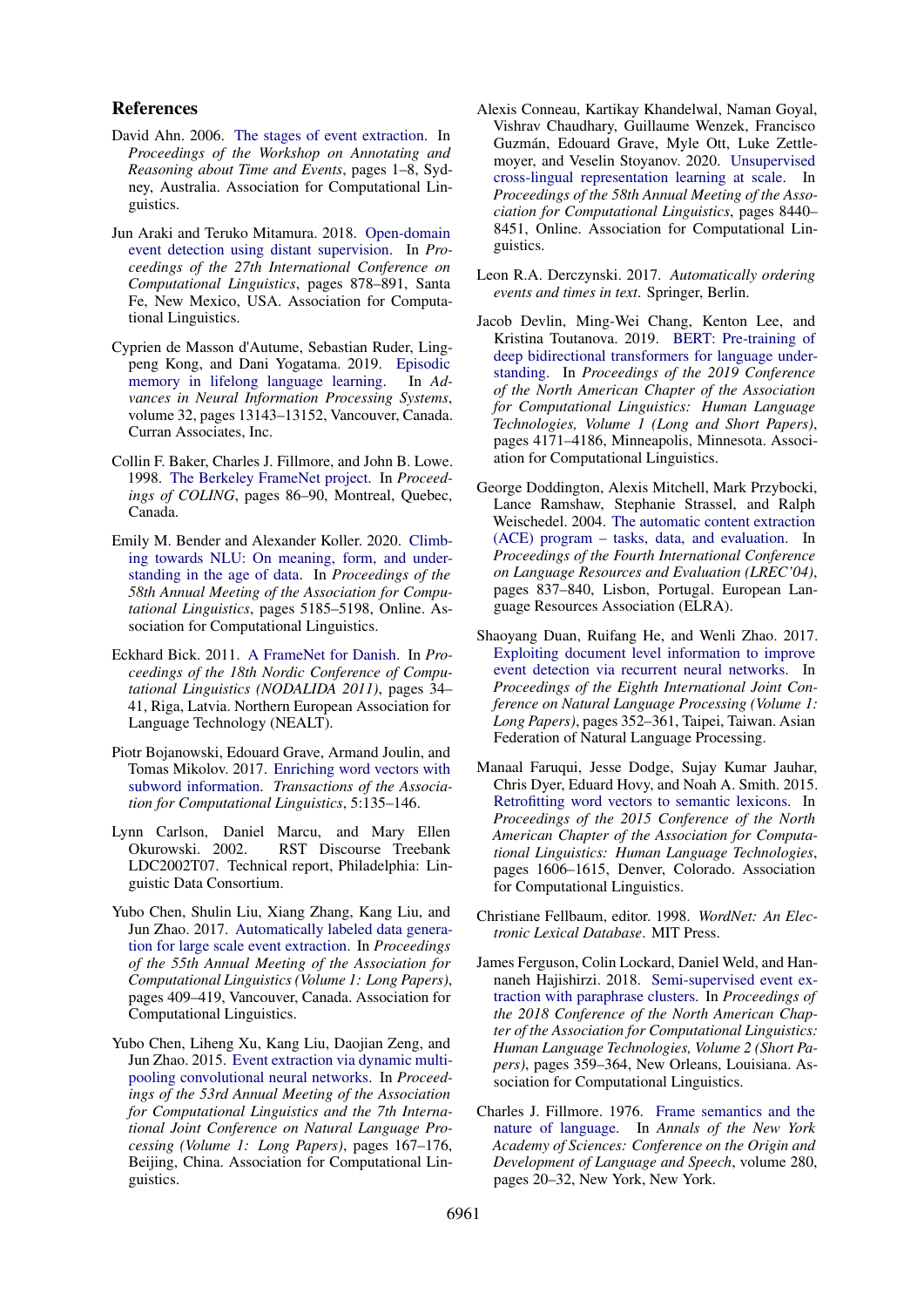- <span id="page-10-4"></span>Charles J. Fillmore. 1977. The need for a frame semantics in linguistics. In *Statistical Methods in Linguistics*, pages 5–29. Ed. Hans Karlgren. Scriptor.
- <span id="page-10-5"></span>Charles J. Fillmore. 1982. Frame semantics. In *Linguistics in the Morning Calm*, pages 111–137. Ed. The Linguistic Society of Korea. Hanshin Publishing Co.
- <span id="page-10-9"></span>Goran Glavaś, Edoardo Maria Ponti, and Ivan Vulić. 2019. [Semantic specialization of distributional word](https://www.aclweb.org/anthology/D19-2007) [vectors.](https://www.aclweb.org/anthology/D19-2007) In *Proceedings of the 2019 Conference on Empirical Methods in Natural Language Processing and the 9th International Joint Conference on Natural Language Processing (EMNLP-IJCNLP): Tutorial Abstracts*, Hong Kong, China. Association for Computational Linguistics.
- <span id="page-10-13"></span>Goran Glavaš and Jan Šnajder. 2015. [Construction and](https://doi.org/10.1017/S1351324914000060) [evaluation of event graphs.](https://doi.org/10.1017/S1351324914000060) *Natural Language Engineering*, 21(4):607–652.
- <span id="page-10-18"></span>Goran Glavaš and Ivan Vulić. 2018a. [Discriminating](https://doi.org/10.18653/v1/N18-2029) [between lexico-semantic relations with the special](https://doi.org/10.18653/v1/N18-2029)[ization tensor model.](https://doi.org/10.18653/v1/N18-2029) In *Proceedings of the 2018 Conference of the North American Chapter of the Association for Computational Linguistics: Human Language Technologies, Volume 2 (Short Papers)*, pages 181–187, New Orleans, Louisiana. Association for Computational Linguistics.
- <span id="page-10-6"></span>Goran Glavaš and Ivan Vulić. 2018b. [Explicit](https://doi.org/10.18653/v1/P18-1004) [retrofitting of distributional word vectors.](https://doi.org/10.18653/v1/P18-1004) In *Proceedings of the 56th Annual Meeting of the Association for Computational Linguistics (Volume 1: Long Papers)*, pages 34–45, Melbourne, Australia. Association for Computational Linguistics.
- <span id="page-10-16"></span>Goran Glavaš and Ivan Vulić. 2019. [Generalized tun](https://doi.org/10.18653/v1/P19-1476)[ing of distributional word vectors for monolingual](https://doi.org/10.18653/v1/P19-1476) [and cross-lingual lexical entailment.](https://doi.org/10.18653/v1/P19-1476) In *Proceedings of the 57th Annual Meeting of the Association for Computational Linguistics*, pages 4824–4830, Florence, Italy. Association for Computational Linguistics.
- <span id="page-10-11"></span>Prashant Gupta and Heng Ji. 2009. [Predicting un](https://www.aclweb.org/anthology/P09-2093)[known time arguments based on cross-event prop](https://www.aclweb.org/anthology/P09-2093)[agation.](https://www.aclweb.org/anthology/P09-2093) In *Proceedings of the ACL-IJCNLP 2009 Conference Short Papers*, pages 369–372, Suntec, Singapore. Association for Computational Linguistics.
- <span id="page-10-2"></span>Iren Hartmann, Martin Haspelmath, and Bradley Taylor, editors. 2013. *[Valency Patterns Leipzig](http://valpal.info/)*. Max Planck Institute for Evolutionary Anthropology, Leipzig.
- <span id="page-10-7"></span>Kazuma Hashimoto, Caiming Xiong, Yoshimasa Tsuruoka, and Richard Socher. 2017. [A joint many-task](https://doi.org/10.18653/v1/D17-1206) [model: Growing a neural network for multiple NLP](https://doi.org/10.18653/v1/D17-1206) [tasks.](https://doi.org/10.18653/v1/D17-1206) In *Proceedings of the 2017 Conference on Empirical Methods in Natural Language Processing*, pages 1923–1933, Copenhagen, Denmark. Association for Computational Linguistics.
- <span id="page-10-8"></span>Dan Hendrycks and Kevin Gimpel. 2016. [Gaussian er](http://arxiv.org/abs/1606.08415)[ror linear units \(GELUs\).](http://arxiv.org/abs/1606.08415) *CoRR*, abs/1606.08415.
- <span id="page-10-0"></span>John Hewitt and Christopher D. Manning. 2019. [A](https://doi.org/10.18653/v1/N19-1419) [structural probe for finding syntax in word repre](https://doi.org/10.18653/v1/N19-1419)[sentations.](https://doi.org/10.18653/v1/N19-1419) In *Proceedings of the 2019 Conference of the North American Chapter of the Association for Computational Linguistics: Human Language Technologies, Volume 1 (Long and Short Papers)*, pages 4129–4138, Minneapolis, Minnesota. Association for Computational Linguistics.
- <span id="page-10-12"></span>Yu Hong, Jianfeng Zhang, Bin Ma, Jianmin Yao, Guodong Zhou, and Qiaoming Zhu. 2011. [Using](https://www.aclweb.org/anthology/P11-1113) [cross-entity inference to improve event extraction.](https://www.aclweb.org/anthology/P11-1113) In *Proceedings of the 49th Annual Meeting of the Association for Computational Linguistics: Human Language Technologies*, pages 1127–1136, Portland, Oregon, USA. Association for Computational Linguistics.
- <span id="page-10-14"></span>Yu Hong, Wenxuan Zhou, Jingli Zhang, Guodong Zhou, and Qiaoming Zhu. 2018. [Self-regulation:](https://doi.org/10.18653/v1/P18-1048) [Employing a generative adversarial network to im](https://doi.org/10.18653/v1/P18-1048)[prove event detection.](https://doi.org/10.18653/v1/P18-1048) In *Proceedings of the 56th Annual Meeting of the Association for Computational Linguistics (Volume 1: Long Papers)*, pages 515–526, Melbourne, Australia. Association for Computational Linguistics.
- <span id="page-10-3"></span>Neil Houlsby, Andrei Giurgiu, Stanislaw Jastrzebski, Bruna Morrone, Quentin De Laroussilhe, Andrea Gesmundo, Mona Attariyan, and Sylvain Gelly. 2019. [Parameter-efficient transfer learning for NLP.](http://proceedings.mlr.press/v97/houlsby19a.html) In *Proceedings of the 36th International Conference on Machine Learning*, volume 97 of *Proceedings of Machine Learning Research*, pages 2790–2799, Long Beach, California, USA. PMLR.
- <span id="page-10-10"></span>Andrew Hsi, Yiming Yang, Jaime Carbonell, and Ruochen Xu. 2016. [Leveraging multilingual train](https://www.aclweb.org/anthology/C16-1114)[ing for limited resource event extraction.](https://www.aclweb.org/anthology/C16-1114) In *Proceedings of COLING 2016, the 26th International Conference on Computational Linguistics: Technical Papers*, pages 1201–1210, Osaka, Japan. The COLING 2016 Organizing Committee.
- <span id="page-10-1"></span>Ray Jackendoff. 1992. *Semantic structures*, volume 18. MIT press.
- <span id="page-10-17"></span>Armand Joulin, Piotr Bojanowski, Tomas Mikolov, Hervé Jégou, and Edouard Grave. 2018. [Loss in](https://doi.org/10.18653/v1/D18-1330) [translation: Learning bilingual word mapping with](https://doi.org/10.18653/v1/D18-1330) [a retrieval criterion.](https://doi.org/10.18653/v1/D18-1330) In *Proceedings of the 2018 Conference on Empirical Methods in Natural Language Processing*, pages 2979–2984, Brussels, Belgium. Association for Computational Linguistics.
- <span id="page-10-15"></span>Aishwarya Kamath, Jonas Pfeiffer, Edoardo Maria Ponti, Goran Glavaš, and Ivan Vulić. 2019. [Spe](https://doi.org/10.18653/v1/W19-4310)[cializing distributional vectors of all words for lex](https://doi.org/10.18653/v1/W19-4310)[ical entailment.](https://doi.org/10.18653/v1/W19-4310) In *Proceedings of the 4th Workshop on Representation Learning for NLP (RepL4NLP-2019)*, pages 72–83, Florence, Italy. Association for Computational Linguistics.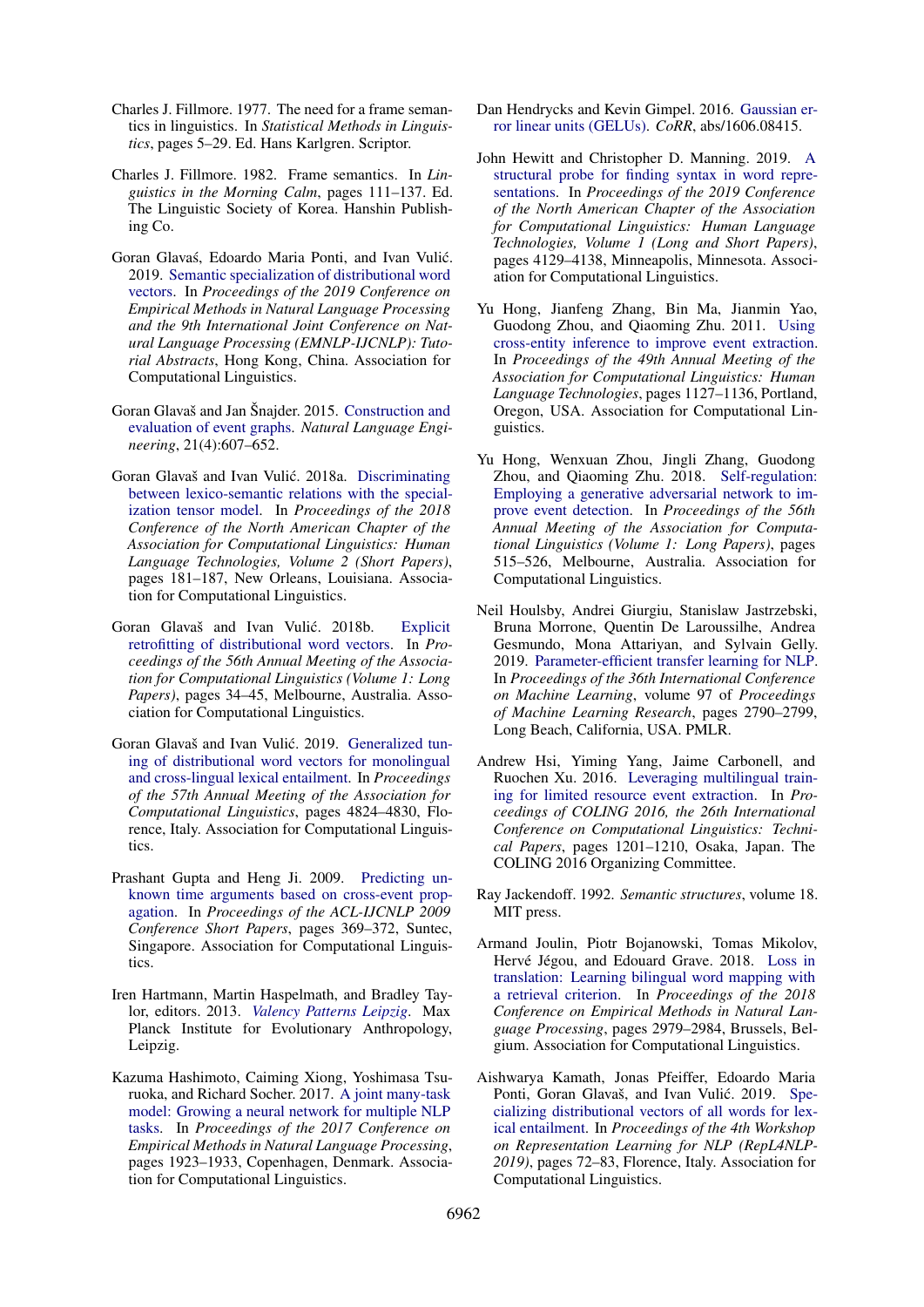- <span id="page-11-19"></span>Diederik P. Kingma and Jimmy Ba. 2015. [Adam: A](https://arxiv.org/pdf/1412.6980.pdf) [method for stochastic optimization.](https://arxiv.org/pdf/1412.6980.pdf) In *Proceedings of International Conference on Learning Representations (ICLR)*, San Diego, CA, USA.
- <span id="page-11-8"></span>Karin Kipper, Anna Korhonen, Neville Ryant, and Martha Palmer. 2006. [Extending VerbNet with](http://www.lrec-conf.org/proceedings/lrec2006/pdf/468_pdf.pdf) [novel verb classes.](http://www.lrec-conf.org/proceedings/lrec2006/pdf/468_pdf.pdf) In *Proceedings of the Fifth International Conference on Language Resources and Evaluation (LREC'06)*, pages 1027–1032, Genoa, Italy. European Language Resources Association (ELRA).
- <span id="page-11-7"></span>Karin Kipper Schuler. 2005. *VerbNet: A broadcoverage, comprehensive verb lexicon*. Ph.D. thesis, University of Pennsylvania.
- <span id="page-11-11"></span>John Lafferty, Andrew McCallum, and Fernando CN Pereira. 2001. [Conditional random fields: Prob](https://dl.acm.org/doi/10.5555/645530.655813)[abilistic models for segmenting and labeling se](https://dl.acm.org/doi/10.5555/645530.655813)[quence data.](https://dl.acm.org/doi/10.5555/645530.655813) In *Proceedings of International Conference on Machine Learning (ICML-2001)*, pages 282–289, Williams College, Williamstown, MA, USA.
- <span id="page-11-18"></span>Anne Lauscher, Olga Majewska, Leonardo F. R. Ribeiro, Iryna Gurevych, Nikolai Rozanov, and Goran Glavaš. 2020a. [Common sense or world](https://doi.org/10.18653/v1/2020.deelio-1.5) [knowledge? Investigating adapter-based knowledge](https://doi.org/10.18653/v1/2020.deelio-1.5) [injection into pretrained transformers.](https://doi.org/10.18653/v1/2020.deelio-1.5) In *Proceedings of Deep Learning Inside Out (DeeLIO): The First Workshop on Knowledge Extraction and Integration for Deep Learning Architectures*, pages 43– 49, Online. Association for Computational Linguistics.
- <span id="page-11-5"></span>Anne Lauscher, Ivan Vulic, Edoardo Maria Ponti, Anna ´ Korhonen, and Goran Glavaš. 2020b. [Specializing](https://www.aclweb.org/anthology/2020.coling-main.118) [unsupervised pretraining models for word-level se](https://www.aclweb.org/anthology/2020.coling-main.118)[mantic similarity.](https://www.aclweb.org/anthology/2020.coling-main.118) In *Proceedings of the 28th International Conference on Computational Linguistics*, pages 1371–1383, Barcelona, Spain (Online). International Committee on Computational Linguistics.
- <span id="page-11-3"></span>Beth Levin. 1993. *English verb classes and alternations: A preliminary investigation*. University of Chicago Press.
- <span id="page-11-4"></span>Yoav Levine, Barak Lenz, Or Dagan, Ori Ram, Dan Padnos, Or Sharir, Shai Shalev-Shwartz, Amnon Shashua, and Yoav Shoham. 2020. [SenseBERT:](https://doi.org/10.18653/v1/2020.acl-main.423) [Driving some sense into BERT.](https://doi.org/10.18653/v1/2020.acl-main.423) In *Proceedings of the 58th Annual Meeting of the Association for Computational Linguistics*, pages 4656–4667, Online. Association for Computational Linguistics.
- <span id="page-11-14"></span>Qi Li, Heng Ji, and Liang Huang. 2013. [Joint event](https://www.aclweb.org/anthology/P13-1008) [extraction via structured prediction with global fea](https://www.aclweb.org/anthology/P13-1008)[tures.](https://www.aclweb.org/anthology/P13-1008) In *Proceedings of the 51st Annual Meeting of the Association for Computational Linguistics (Volume 1: Long Papers)*, pages 73–82, Sofia, Bulgaria. Association for Computational Linguistics.
- <span id="page-11-17"></span>Hugo Liu and Push Singh. 2004. [ConceptNet – A prac](http://alumni.media.mit.edu/~hugo/publications/papers/BTTJ-ConceptNet.pdf)[tical commonsense reasoning tool-kit.](http://alumni.media.mit.edu/~hugo/publications/papers/BTTJ-ConceptNet.pdf) *BT Technology Journal*, 22(4):211–226.
- <span id="page-11-15"></span>Jian Liu, Yubo Chen, Kang Liu, Wei Bi, and Xiaojiang Liu. 2020. [Event extraction as machine reading com](https://doi.org/10.18653/v1/2020.emnlp-main.128)[prehension.](https://doi.org/10.18653/v1/2020.emnlp-main.128) In *Proceedings of the 2020 Conference on Empirical Methods in Natural Language Processing (EMNLP)*, pages 1641–1651, Online. Association for Computational Linguistics.
- <span id="page-11-12"></span>Jian Liu, Yubo Chen, Kang Liu, and Jun Zhao. 2018. [Event detection via gated multilingual attention](https://www.aaai.org/ocs/index.php/AAAI/AAAI18/paper/view/16371) [mechanism.](https://www.aaai.org/ocs/index.php/AAAI/AAAI18/paper/view/16371) In *Proceedings of the 32nd AAAI Conference on Artificial Intelligence*, pages 4865–4872, New Orleans, Louisiana, USA.
- <span id="page-11-0"></span>Yinhan Liu, Myle Ott, Naman Goyal, Jingfei Du, Mandar Joshi, Danqi Chen, Omer Levy, Mike Lewis, Luke Zettlemoyer, and Veselin Stoyanov. 2019. [RoBERTa: A robustly optimized BERT pretraining](https://arxiv.org/abs/1907.11692) [approach.](https://arxiv.org/abs/1907.11692) *arXiv preprint arXiv:1907.11692*.
- <span id="page-11-13"></span>Hector Llorens, Estela Saquete, and Borja Navarro. 2010. [TIPSem \(English and Spanish\): Evaluating](https://www.aclweb.org/anthology/S10-1063) [CRFs and semantic roles in TempEval-2.](https://www.aclweb.org/anthology/S10-1063) In *Proceedings of the 5th International Workshop on Semantic Evaluation*, pages 284–291, Uppsala, Sweden. Association for Computational Linguistics.
- <span id="page-11-9"></span>Olga Majewska, Ivan Vulic, Diana McCarthy, Yan ´ Huang, Akira Murakami, Veronika Laippala, and Anna Korhonen. 2018. [Investigating the cross](https://link.springer.com/article/10.1007/s10579-017-9403-x)[lingual translatability of VerbNet-style classification.](https://link.springer.com/article/10.1007/s10579-017-9403-x) *Language resources and evaluation*, 52(3):771–799.
- <span id="page-11-1"></span>Tom McCoy, Ellie Pavlick, and Tal Linzen. 2019. [Right for the wrong reasons: Diagnosing syntactic](https://doi.org/10.18653/v1/P19-1334) [heuristics in natural language inference.](https://doi.org/10.18653/v1/P19-1334) In *Proceedings of the 57th Annual Meeting of the Association for Computational Linguistics*, pages 3428–3448, Florence, Italy. Association for Computational Linguistics.
- <span id="page-11-10"></span>Meryem M'hamdi, Marjorie Freedman, and Jonathan May. 2019. [Contextualized cross-lingual event trig](https://doi.org/10.18653/v1/K19-1061)[ger extraction with minimal resources.](https://doi.org/10.18653/v1/K19-1061) In *Proceedings of the 23rd Conference on Computational Natural Language Learning (CoNLL)*, pages 656–665, Hong Kong, China. Association for Computational Linguistics.
- <span id="page-11-16"></span>Tomas Mikolov, Ilya Sutskever, Kai Chen, Greg S Corrado, and Jeff Dean. 2013. [Distributed representa](https://proceedings.neurips.cc/paper/2013/file/9aa42b31882ec039965f3c4923ce901b-Paper.pdf)[tions of words and phrases and their compositional](https://proceedings.neurips.cc/paper/2013/file/9aa42b31882ec039965f3c4923ce901b-Paper.pdf)[ity.](https://proceedings.neurips.cc/paper/2013/file/9aa42b31882ec039965f3c4923ce901b-Paper.pdf) In *Advances in Neural Information Processing Systems*, volume 26, pages 3111–3119, Lake Tahoe, Nevada, USA. Curran Associates, Inc.
- <span id="page-11-2"></span>Eleni Miltsakaki, Rashmi Prasad, Aravind Joshi, and Bonnie Webber. 2004. [The Penn Discourse Tree](http://www.lrec-conf.org/proceedings/lrec2004/pdf/618.pdf)[bank.](http://www.lrec-conf.org/proceedings/lrec2004/pdf/618.pdf) In *Proceedings of the Fourth International Conference on Language Resources and Evaluation (LREC'04)*, pages 2237–2240, Lisbon, Portugal. European Language Resources Association (ELRA).
- <span id="page-11-6"></span>Nikola Mrkšić, Ivan Vulić, Diarmuid Ó Séaghdha, Ira Leviant, Roi Reichart, Milica Gašić, Anna Korhonen, and Steve Young. 2017. [Semantic specializa](https://doi.org/10.1162/tacl_a_00063)[tion of distributional word vector spaces using mono](https://doi.org/10.1162/tacl_a_00063)[lingual and cross-lingual constraints.](https://doi.org/10.1162/tacl_a_00063) *Transactions*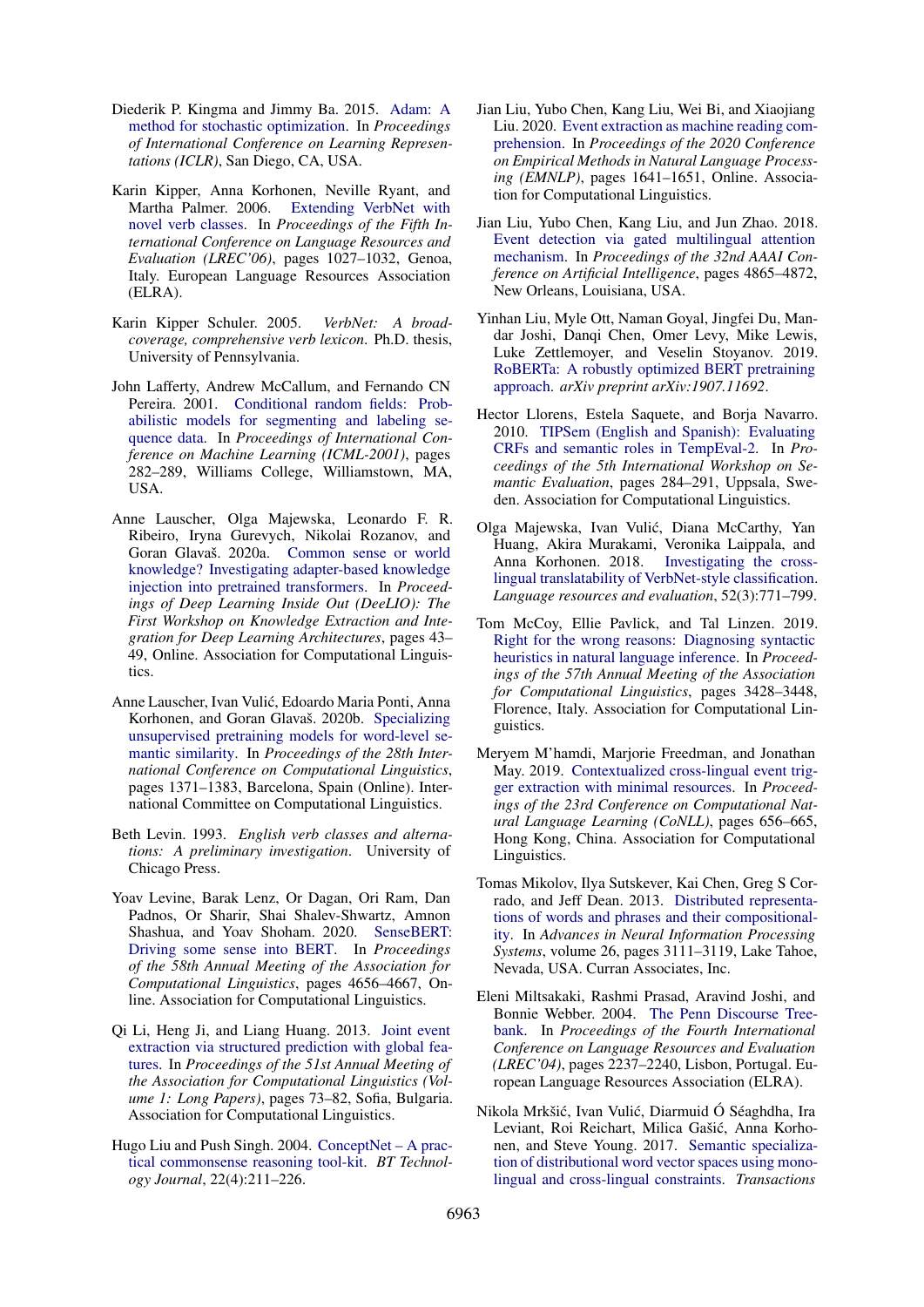*of the Association for Computational Linguistics*, 5:309–324.

- <span id="page-12-15"></span>Roberto Navigli and Simone Paolo Ponzetto. 2010. [Ba](https://www.aclweb.org/anthology/P10-1023)[belNet: Building a very large multilingual semantic](https://www.aclweb.org/anthology/P10-1023) [network.](https://www.aclweb.org/anthology/P10-1023) In *Proceedings of the 48th Annual Meeting of the Association for Computational Linguistics*, pages 216–225, Uppsala, Sweden. Association for Computational Linguistics.
- <span id="page-12-11"></span>Thien Huu Nguyen, Kyunghyun Cho, and Ralph Grishman. 2016. [Joint event extraction via recurrent](https://doi.org/10.18653/v1/N16-1034) [neural networks.](https://doi.org/10.18653/v1/N16-1034) In *Proceedings of the 2016 Conference of the North American Chapter of the Association for Computational Linguistics: Human Language Technologies*, pages 300–309, San Diego, California. Association for Computational Linguistics.
- <span id="page-12-13"></span>Thien Huu Nguyen and Ralph Grishman. 2015. [Event](https://doi.org/10.3115/v1/P15-2060) [detection and domain adaptation with convolutional](https://doi.org/10.3115/v1/P15-2060) [neural networks.](https://doi.org/10.3115/v1/P15-2060) In *Proceedings of the 53rd Annual Meeting of the Association for Computational Linguistics and the 7th International Joint Conference on Natural Language Processing (Volume 2: Short Papers)*, pages 365–371, Beijing, China. Association for Computational Linguistics.
- <span id="page-12-14"></span>Thien Huu Nguyen and Ralph Grishman. 2018. [Graph](http://ix.cs.uoregon.edu/~thien/pubs/graphConv.pdf) [convolutional networks with argument-aware pool](http://ix.cs.uoregon.edu/~thien/pubs/graphConv.pdf)[ing for event detection.](http://ix.cs.uoregon.edu/~thien/pubs/graphConv.pdf) In *Proceedings of the 32nd AAAI Conference on Artificial Intelligence*, volume 18, pages 5900–5907, New Orleans, Louisiana, USA.
- <span id="page-12-1"></span>Timothy Niven and Hung-Yu Kao. 2019. [Probing neu](https://doi.org/10.18653/v1/P19-1459)[ral network comprehension of natural language ar](https://doi.org/10.18653/v1/P19-1459)[guments.](https://doi.org/10.18653/v1/P19-1459) In *Proceedings of the 57th Annual Meeting of the Association for Computational Linguistics*, pages 4658–4664, Florence, Italy. Association for Computational Linguistics.
- <span id="page-12-6"></span>Kyoko Ohara. 2012. [Semantic annotations in Japanese](http://www.lrec-conf.org/proceedings/lrec2012/pdf/1053_Paper.pdf) [FrameNet: Comparing frames in Japanese and En](http://www.lrec-conf.org/proceedings/lrec2012/pdf/1053_Paper.pdf)[glish.](http://www.lrec-conf.org/proceedings/lrec2012/pdf/1053_Paper.pdf) In *Proceedings of the Eighth International Conference on Language Resources and Evaluation (LREC'12)*, pages 1559–1562, Istanbul, Turkey. European Language Resources Association (ELRA).
- <span id="page-12-2"></span>Matthew E. Peters, Mark Neumann, Robert L. Logan IV, Roy Schwartz, Vidur Joshi, Sameer Singh, and Noah A. Smith. 2019. [Knowledge enhanced](https://www.aclweb.org/anthology/D19-1005.pdf) [contextual word representations.](https://www.aclweb.org/anthology/D19-1005.pdf) In *Proceedings of the 2019 Conference on Empirical Methods in Natural Language Processing and the 9th International Joint Conference on Natural Language Processing (EMNLP-IJCNLP)*, pages 43–54, Hong Kong, China.
- <span id="page-12-7"></span>Jonas Pfeiffer, Aishwarya Kamath, Andreas Rücklé, Kyunghyun Cho, and Iryna Gurevych. 2020a. [AdapterFusion: Non-destructive task composi](https://arxiv.org/abs/2005.00247)[tion for transfer learning.](https://arxiv.org/abs/2005.00247) *arXiv preprint arXiv:2005.00247*.
- <span id="page-12-3"></span>Jonas Pfeiffer, Andreas Rücklé, Clifton Poth, Aishwarya Kamath, Ivan Vulić, Sebastian Ruder, Kyunghyun Cho, and Iryna Gurevych. 2020b. [AdapterHub: A framework for adapting transform](https://doi.org/10.18653/v1/2020.emnlp-demos.7)[ers.](https://doi.org/10.18653/v1/2020.emnlp-demos.7) In *Proceedings of the 2020 Conference on Empirical Methods in Natural Language Processing: System Demonstrations*, pages 46–54, Online. Association for Computational Linguistics.
- <span id="page-12-8"></span>Jonas Pfeiffer, Ivan Vulic, Iryna Gurevych, and Se- ´ bastian Ruder. 2020c. [MAD-X: An Adapter-Based](https://doi.org/10.18653/v1/2020.emnlp-main.617) [Framework for Multi-Task Cross-Lingual Transfer.](https://doi.org/10.18653/v1/2020.emnlp-main.617) In *Proceedings of the 2020 Conference on Empirical Methods in Natural Language Processing (EMNLP)*, pages 7654–7673, Online. Association for Computational Linguistics.
- <span id="page-12-16"></span>Edoardo Maria Ponti, Ivan Vulic, Goran Glavaš, Nikola ´ Mrkšić, and Anna Korhonen. 2018. [Adversarial](https://www.aclweb.org/anthology/D18-1026.pdf) [propagation and zero-shot cross-lingual transfer of](https://www.aclweb.org/anthology/D18-1026.pdf) [word vector specialization.](https://www.aclweb.org/anthology/D18-1026.pdf) In *Proceedings of the 2018 Conference on Empirical Methods in Natural Language Processing*, pages 282–293, Brussels, Belgium.
- <span id="page-12-4"></span>Edoardo Maria Ponti, Ivan Vulic, Goran Glavaš, Roi ´ Reichart, and Anna Korhonen. 2019. [Cross-lingual](https://doi.org/10.18653/v1/D19-1226) [semantic specialization via lexical relation induction.](https://doi.org/10.18653/v1/D19-1226) In *Proceedings of the 2019 Conference on Empirical Methods in Natural Language Processing and the 9th International Joint Conference on Natural Language Processing (EMNLP-IJCNLP)*, pages 2206– 2217, Hong Kong, China. Association for Computational Linguistics.
- <span id="page-12-9"></span>James Pustejovsky, José M. Castano, Robert Ingria, Roser Sauri, Robert J. Gaizauskas, Andrea Setzer, Graham Katz, and Dragomir R. Radev. 2003. [TimeML: Robust specification of event and tempo](https://www.aaai.org/Papers/Symposia/Spring/2003/SS-03-07/SS03-07-005.pdf)[ral expressions in text.](https://www.aaai.org/Papers/Symposia/Spring/2003/SS-03-07/SS03-07-005.pdf) *New directions in question answering*, 3:28–34.
- <span id="page-12-10"></span>James Pustejovsky, Robert Ingria, Roser Sauri, José M. Castaño, Jessica Littman, Robert J. Gaizauskas, Andrea Setzer, Graham Katz, and Inderjeet Mani. 2005. [The specification language TimeML.](http://citeseerx.ist.psu.edu/viewdoc/download?doi=10.1.1.85.5610&rep=rep1&type=pdf) In *The Language of Time: A reader*, pages 545–557. Citeseer.
- <span id="page-12-0"></span>Anna Rogers, Olga Kovaleva, and Anna Rumshisky. 2020. [A primer in BERTology: what we know about](https://doi.org/https://doi.org/10.1162/tacl_a_00349) [how BERT works.](https://doi.org/https://doi.org/10.1162/tacl_a_00349) *Transactions of the Association for Computational Linguistics*, 8:842–866.
- <span id="page-12-12"></span>Lei Sha, Feng Qian, Baobao Chang, and Zhifang Sui. 2018. [Jointly extracting event triggers and argu](https://aaai.org/ocs/index.php/AAAI/AAAI18/paper/view/16222/16157)[ments by dependency-bridge RNN and tensor-based](https://aaai.org/ocs/index.php/AAAI/AAAI18/paper/view/16222/16157) [argument interaction.](https://aaai.org/ocs/index.php/AAAI/AAAI18/paper/view/16222/16157) In *Proceedings of the 32nd AAAI Conference on Artificial Intelligence*, pages 5916–5923, New Orleans, Louisiana, USA.
- <span id="page-12-5"></span>Carlos Subirats and Hiroaki Sato. 2004. [Spanish](http://citeseerx.ist.psu.edu/viewdoc/download?doi=10.1.1.180.7650&rep=rep1&type=pdf) [FrameNet and FrameSQL.](http://citeseerx.ist.psu.edu/viewdoc/download?doi=10.1.1.180.7650&rep=rep1&type=pdf) In *4th International Conference on Language Resources and Evaluation. Workshop on Building Lexical Resources from Semantically Annotated Corpora*, Lisbon, Portugal. Citeseer.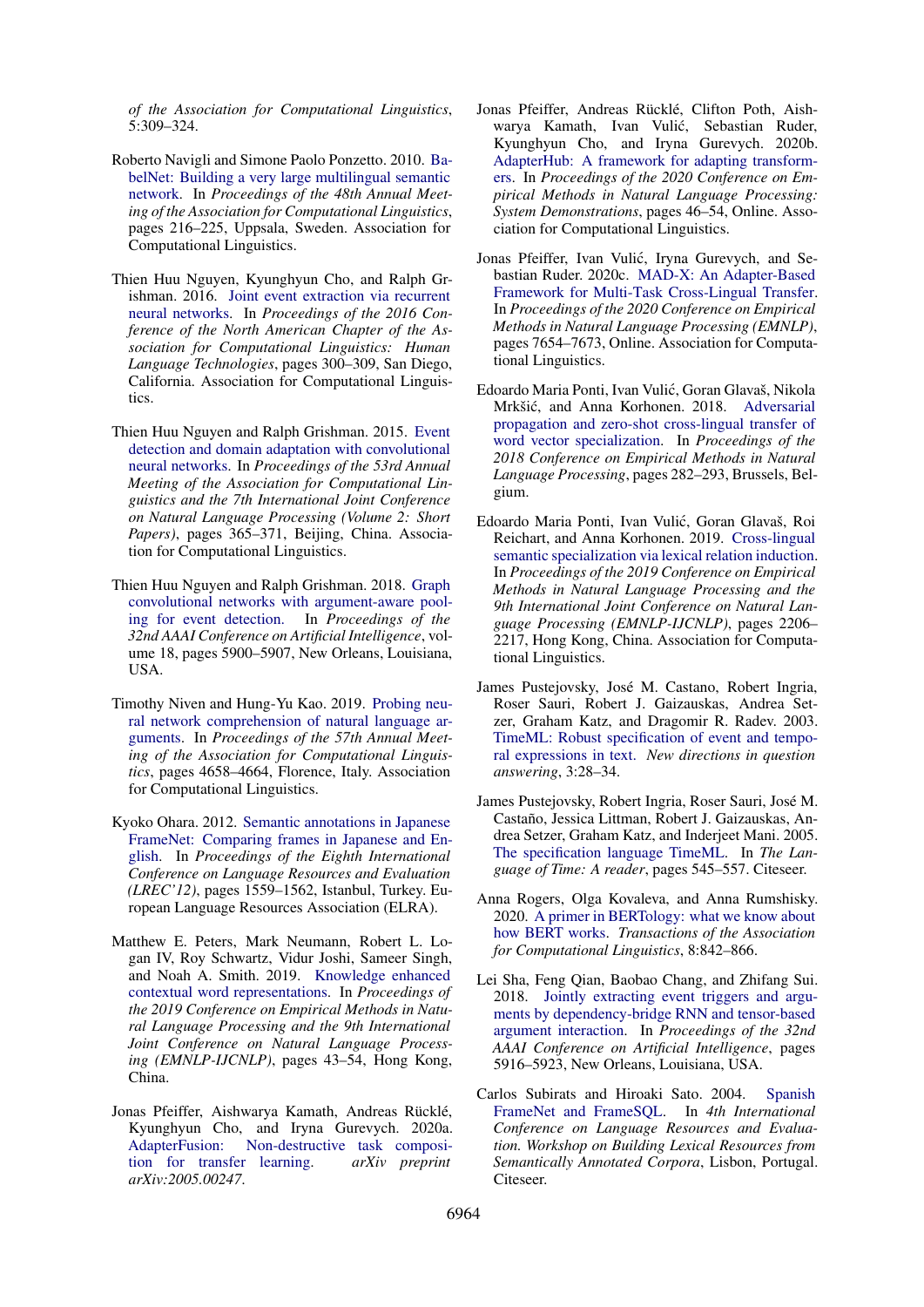- <span id="page-13-2"></span>Naushad UzZaman, Hector Llorens, Leon Derczynski, James Allen, Marc Verhagen, and James Pustejovsky. 2013. [SemEval-2013 task 1: TempEval-3:](https://www.aclweb.org/anthology/S13-2001) [Evaluating time expressions, events, and temporal](https://www.aclweb.org/anthology/S13-2001) [relations.](https://www.aclweb.org/anthology/S13-2001) In *Second Joint Conference on Lexical and Computational Semantics (\*SEM), Volume 2: Proceedings of the Seventh International Workshop on Semantic Evaluation (SemEval 2013)*, pages 1– 9, Atlanta, Georgia, USA. Association for Computational Linguistics.
- <span id="page-13-15"></span>Marc Verhagen and James Pustejovsky. 2008. [Tempo](https://www.aclweb.org/anthology/C08-3012)[ral processing with the TARSQI toolkit.](https://www.aclweb.org/anthology/C08-3012) In *Coling 2008: Companion volume: Demonstrations*, pages 189–192, Manchester, UK. Coling 2008 Organizing Committee.
- <span id="page-13-7"></span>Marc Verhagen, Roser Saurí, Tommaso Caselli, and James Pustejovsky. 2010. [SemEval-2010 task 13:](https://www.aclweb.org/anthology/S10-1010) [TempEval-2.](https://www.aclweb.org/anthology/S10-1010) In *Proceedings of the 5th International Workshop on Semantic Evaluation*, pages 57– 62, Uppsala, Sweden. Association for Computational Linguistics.
- <span id="page-13-13"></span>Ivan Vulić, Goran Glavaš, Nikola Mrkšić, and Anna Korhonen. 2018. [Post-specialisation: Retrofitting](https://doi.org/10.18653/v1/N18-1048) [vectors of words unseen in lexical resources.](https://doi.org/10.18653/v1/N18-1048) In *Proceedings of the 2018 Conference of the North American Chapter of the Association for Computational Linguistics: Human Language Technologies, Volume 1 (Long Papers)*, pages 516–527, New Orleans, Louisiana. Association for Computational Linguistics.
- <span id="page-13-3"></span>Ivan Vulić, Nikola Mrkšić, and Anna Korhonen. 2017. [Cross-lingual induction and transfer of verb classes](https://doi.org/10.18653/v1/D17-1270) [based on word vector space specialisation.](https://doi.org/10.18653/v1/D17-1270) In *Proceedings of the 2017 Conference on Empirical Methods in Natural Language Processing*, pages 2546– 2558, Copenhagen, Denmark. Association for Computational Linguistics.
- <span id="page-13-12"></span>Ivan Vulic, Edoardo Maria Ponti, Anna Korhonen, and ´ Goran Glavaš. 2021. LexFit: Lexical fine-tuning of pretrained language models. In *Proceedings of the 59th Annual Meeting of the Association for Computational Linguistics*, Online. Association for Computational Linguistics.
- <span id="page-13-1"></span>Ivan Vulic, Edoardo Maria Ponti, Robert Litschko, ´ Goran Glavaš, and Anna Korhonen. 2020. [Probing](https://doi.org/10.18653/v1/2020.emnlp-main.586) [pretrained language models for lexical semantics.](https://doi.org/10.18653/v1/2020.emnlp-main.586) In *Proceedings of the 2020 Conference on Empirical Methods in Natural Language Processing (EMNLP)*, pages 7222–7240, Online. Association for Computational Linguistics.
- <span id="page-13-10"></span>David Wadden, Ulme Wennberg, Yi Luan, and Hannaneh Hajishirzi. 2019. [Entity, relation, and event](https://www.aclweb.org/anthology/D19-1585.pdf) [extraction with contextualized span representations.](https://www.aclweb.org/anthology/D19-1585.pdf) In *Proceedings of the 2019 Conference on Empirical Methods in Natural Language Processing and the 9th International Joint Conference on Natural Language Processing (EMNLP-IJCNLP)*, pages 5784– 5789, Hong Kong, China. Association for Computational Linguistics.
- <span id="page-13-14"></span>Ruize Wang, Duyu Tang, Nan Duan, Zhongyu Wei, Xuanjing Huang, Cuihong Cao, Daxin Jiang, Ming Zhou, et al. 2020a. [K-Adapter: Infusing knowl](https://arxiv.org/abs/2002.01808)[edge into pre-trained models with adapters.](https://arxiv.org/abs/2002.01808) *arXiv preprint arXiv:2002.01808*.
- <span id="page-13-6"></span>Shike Wang, Yuchen Fan, Xiangying Luo, and Dong Yu. 2020b. [SHIKEBLCU at SemEval-2020 task 2:](https://www.aclweb.org/anthology/2020.semeval-1.31) [An external knowledge-enhanced matrix for multi](https://www.aclweb.org/anthology/2020.semeval-1.31)[lingual and cross-lingual lexical entailment.](https://www.aclweb.org/anthology/2020.semeval-1.31) In *Proceedings of the Fourteenth Workshop on Semantic Evaluation*, pages 255–262, Barcelona (Online). International Committee for Computational Linguistics.
- <span id="page-13-5"></span>Xiaozhi Wang, Xu Han, Zhiyuan Liu, Maosong Sun, and Peng Li. 2019. [Adversarial training for weakly](https://doi.org/10.18653/v1/N19-1105) [supervised event detection.](https://doi.org/10.18653/v1/N19-1105) In *Proceedings of the 2019 Conference of the North American Chapter of the Association for Computational Linguistics: Human Language Technologies, Volume 1 (Long and Short Papers)*, pages 998–1008, Minneapolis, Minnesota. Association for Computational Linguistics.
- <span id="page-13-11"></span>Xiaozhi Wang, Ziqi Wang, Xu Han, Wangyi Jiang, Rong Han, Zhiyuan Liu, Juanzi Li, Peng Li, Yankai Lin, and Jie Zhou. 2020c. [MAVEN: A Massive Gen](https://doi.org/10.18653/v1/2020.emnlp-main.129)[eral Domain Event Detection Dataset.](https://doi.org/10.18653/v1/2020.emnlp-main.129) In *Proceedings of the 2020 Conference on Empirical Methods in Natural Language Processing (EMNLP)*, pages 1652–1671, Online. Association for Computational Linguistics.
- <span id="page-13-4"></span>John Wieting, Mohit Bansal, Kevin Gimpel, and Karen Livescu. 2015. [From paraphrase database to compo](https://doi.org/10.1162/tacl_a_00143)[sitional paraphrase model and back.](https://doi.org/10.1162/tacl_a_00143) *Transactions of the Association for Computational Linguistics*, 3:345–358.
- <span id="page-13-8"></span>Haoran Yan, Xiaolong Jin, Xiangbin Meng, Jiafeng Guo, and Xueqi Cheng. 2019. [Event detection with](https://doi.org/10.18653/v1/D19-1582) [multi-order graph convolution and aggregated atten](https://doi.org/10.18653/v1/D19-1582)[tion.](https://doi.org/10.18653/v1/D19-1582) In *Proceedings of the 2019 Conference on Empirical Methods in Natural Language Processing and the 9th International Joint Conference on Natural Language Processing (EMNLP-IJCNLP)*, pages 5766–5770, Hong Kong, China. Association for Computational Linguistics.
- <span id="page-13-9"></span>Sen Yang, Dawei Feng, Linbo Qiao, Zhigang Kan, and Dongsheng Li. 2019a. [Exploring pre-trained lan](https://doi.org/10.18653/v1/P19-1522)[guage models for event extraction and generation.](https://doi.org/10.18653/v1/P19-1522) In *Proceedings of the 57th Annual Meeting of the Association for Computational Linguistics*, pages 5284–5294, Florence, Italy. Association for Computational Linguistics.
- <span id="page-13-0"></span>Zhilin Yang, Zihang Dai, Yiming Yang, Jaime Carbonell, Russ R Salakhutdinov, and Quoc V Le. 2019b. [XLNet: Generalized autoregressive pretrain](https://papers.nips.cc/paper/2019/file/dc6a7e655d7e5840e66733e9ee67cc69-Paper.pdf)[ing for language understanding.](https://papers.nips.cc/paper/2019/file/dc6a7e655d7e5840e66733e9ee67cc69-Paper.pdf) In *Advances in Neural Information Processing Systems*, pages 5753– 5763, Vancouver, Canada.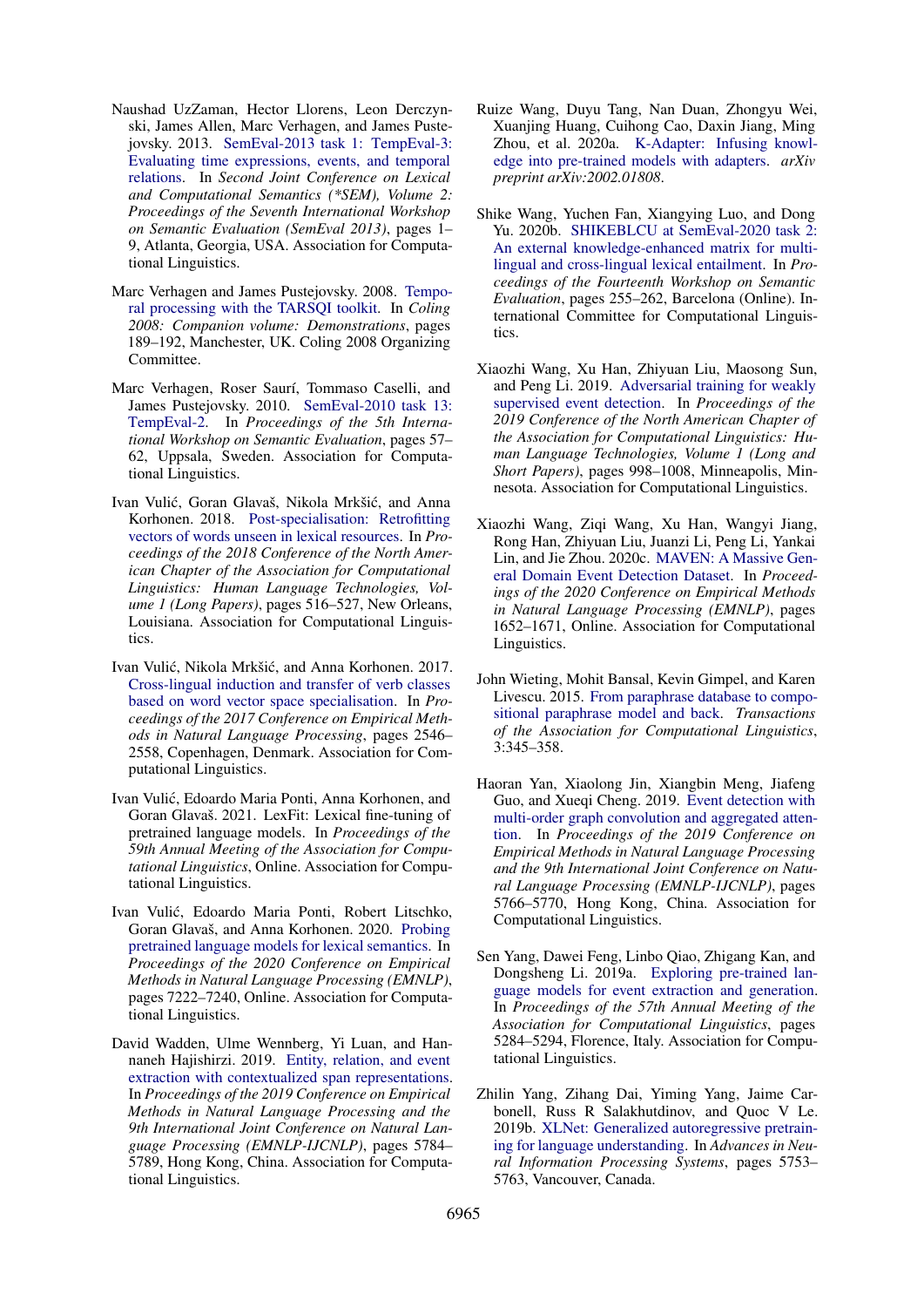- <span id="page-14-2"></span>Mo Yu and Mark Dredze. 2014. [Improving lexical](https://doi.org/10.3115/v1/P14-2089) [embeddings with semantic knowledge.](https://doi.org/10.3115/v1/P14-2089) In *Proceedings of the 52nd Annual Meeting of the Association for Computational Linguistics (Volume 2: Short Papers)*, pages 545–550, Baltimore, Maryland. Association for Computational Linguistics.
- <span id="page-14-0"></span>Tongtao Zhang, Heng Ji, and Avirup Sil. 2019. [Joint](https://doi.org/10.1162/dint_a_00014) [entity and event extraction with generative adversar](https://doi.org/10.1162/dint_a_00014)[ial imitation learning.](https://doi.org/10.1162/dint_a_00014) *Data Intelligence*, 1(2):99– 120.
- <span id="page-14-1"></span>Fanghua Zheng. 2018. [A corpus-based multidimen](https://www.aclweb.org/anthology/Y18-1097)[sional analysis of linguistic features of truth and de](https://www.aclweb.org/anthology/Y18-1097)[ception.](https://www.aclweb.org/anthology/Y18-1097) In *Proceedings of the 32nd Pacific Asia Conference on Language, Information and Computation*, pages 841–848, Hong Kong. Association for Computational Linguistics.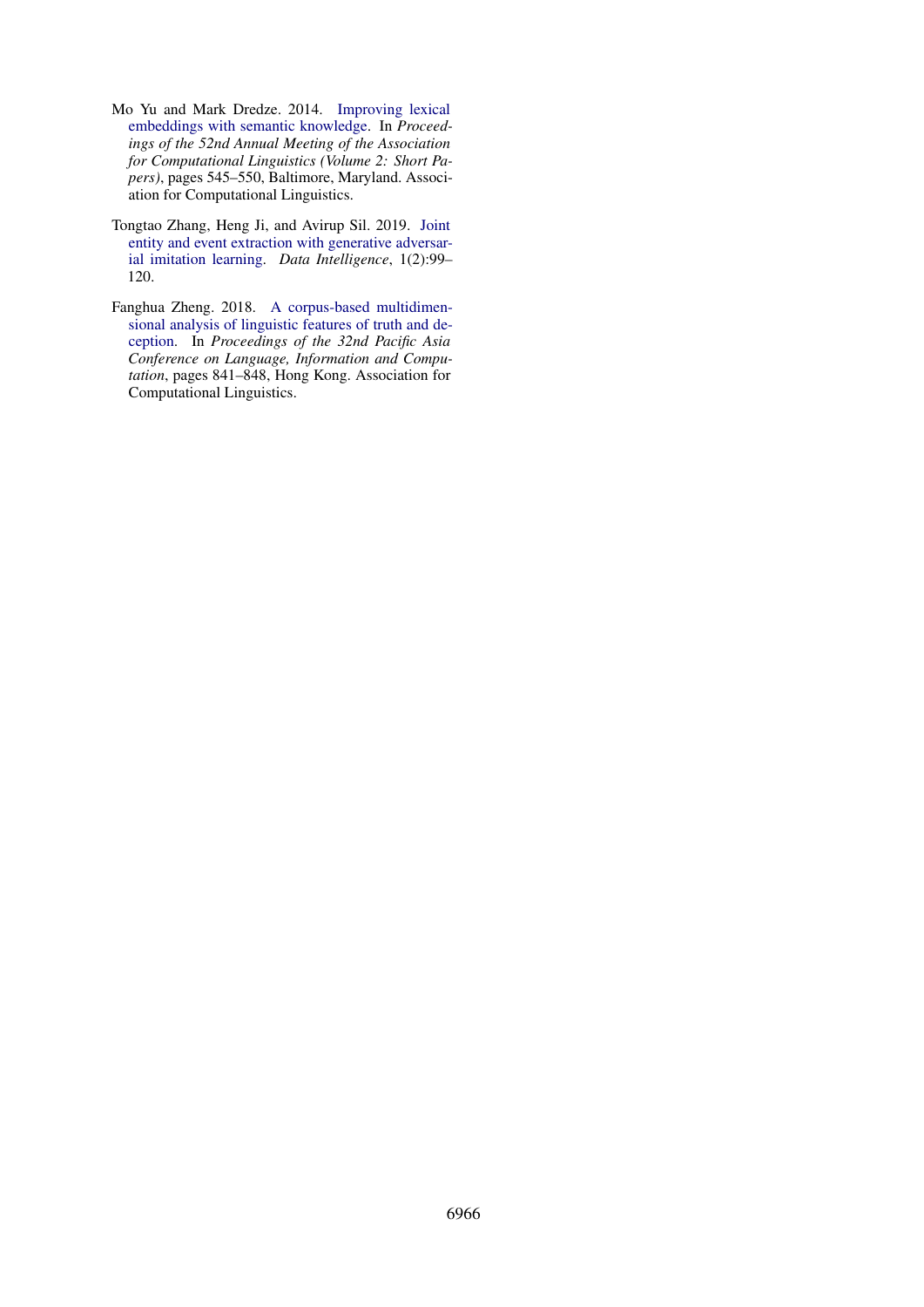<span id="page-15-1"></span>

|                 |         | Train   | <b>Test</b> |
|-----------------|---------|---------|-------------|
| <b>TempEval</b> | English | 830,005 | 7,174       |
|                 | Spanish | 51,511  | 5,466       |
|                 | Chinese | 23,180  | 5,313       |
| ACE             | English | 529     | 40          |
|                 | Chinese | 573     | 43          |
|                 | Arabic  | 356     | 27          |

Table 6: Number of tokens (TempEval) and documents (ACE) in the training and test sets.

# <span id="page-15-2"></span>A Frameworks for Annotating Event **Expressions**

Two prominent frameworks for annotating event expressions are TimeML [\(Pustejovsky et al.,](#page-12-9) [2003,](#page-12-9) [2005\)](#page-12-10) and the Automatic Content Extraction (ACE) [\(Doddington et al.,](#page-9-3) [2004\)](#page-9-3). TimeML was developed as a rich markup language for annotating event and temporal expressions, addressing the problems of identifying event predicates and anchoring them in time, determining their relative ordering and temporal persistence (i.e., how long the consequences of an event last), as well as tackling contextually underspecified temporal expressions (e.g., *last month, two days ago*). Currently available English corpora annotated based on the TimeML scheme include the TimeBank corpus [\(Pustejovsky et al.,](#page-12-9) [2003\)](#page-12-9), a human annotated collection of 183 newswire texts (including 7,935 annotated EVENTS, comprising both punctual *occurrences* and *states* which extend over time) and the AQUAINT corpus, with 80 newswire documents grouped by their covered stories, which allows tracing progress of events through time [\(Derczynski,](#page-9-18) [2017\)](#page-9-18). Both corpora, supplemented with a large, automatically TimeMLannotated training corpus are used in the TempEval-3 task [\(Verhagen and Pustejovsky,](#page-13-15) [2008;](#page-13-15) [UzZaman](#page-13-2) [et al.,](#page-13-2) [2013\)](#page-13-2), which targets automatic identification of temporal expressions, events, and temporal relations.

The ACE dataset provides annotations for entities, the relations between them, and for events in which they participate in newspaper and newswire text. For each event, it identifies its lexical instantiation, i.e., the *trigger*, and its participants, i.e., the *arguments*, and the roles they play in the event. For example, an event type "Conflict:Attack" ("It could swell to as much as \$500 billion if we go to war in Iraq."), triggered by the noun "war", involves two arguments, the "Attacker" ("we") and the "Place" ("Iraq"), each of which is annotated with an entity label ("GPE:Nation").

# <span id="page-15-3"></span>B Adapter Training and Hyperparameter Search

Following [Pfeiffer et al.](#page-12-7) [\(2020a\)](#page-12-7), we train the adapters for 30 epochs using the Adam algorithm [\(Kingma and Ba,](#page-11-19) [2015\)](#page-11-19), a learning rate of  $1e - 4$ and the adapter reduction factor of 16 [\(Pfeiffer](#page-12-7) [et al.,](#page-12-7) [2020a\)](#page-12-7), i.e.,  $d = 48$ . Our batch size is 64, comprising 16 positive examples and  $3 \times 16 = 48$ negative examples (since  $k = 3$ ).

We experimented with  $n \in \{10, 15, 20, 30\}$ training epochs, as well as an early stopping approach using validation loss on a small held-out validation set as the stopping criterion, with a patience argument  $p \in \{2, 5\}$ ; we found the adapters trained for the full 30 epochs to perform most consistently across tasks.

The size of the training batch varies based on the value of k negative examples generated from the starting batch  $B$  of positive pairs: e.g., by generating  $k = 3$  negative examples for each of 8 positive examples in the starting batch we end up with a training batch of total size  $8+3*8 = 32$ . We experimented with starting batches of size  $B \in \{8, 16\}$ and found the configuration  $k = 3$ ,  $B = 16$  to yield the strongest results (reported in this paper).

## <span id="page-15-0"></span>C VTRANS: Technical Details

First, we automatically translate the verbs by retrieving their nearest neighbour in the target language from the shared cross-lingual embedding space, aligned using the Relaxed Cross-domain Similarity Local Scaling (RCSLS) model of [Joulin](#page-10-17) [et al.](#page-10-17) [\(2018\)](#page-10-17). Such translation procedure is liable to error due to an imperfect cross-lingual embedding space as well as polysemy and out-of-context word translation. We dwarf these issues in the second step, where we purify the set of noisily translated target language verb pairs by means of a neural lexico-semantic relation prediction model, the Specialization Tensor Model (Glavaš and Vulić, [2018a\)](#page-10-18), here adjusted for binary classification. We train the STM for the same task as verb adapters during verb knowledge injection ([§2.2\)](#page-2-0): to distinguish (positive) verb pairs from the same English VN class/FN frame from those from different VN classes/FN frames. In training, the input to STM are static word embeddings of English verbs taken from a shared cross-lingual word embedding space. We then make predictions in the target language by feeding vectors of target language verbs (from noisily translated verb pairs), taken from the same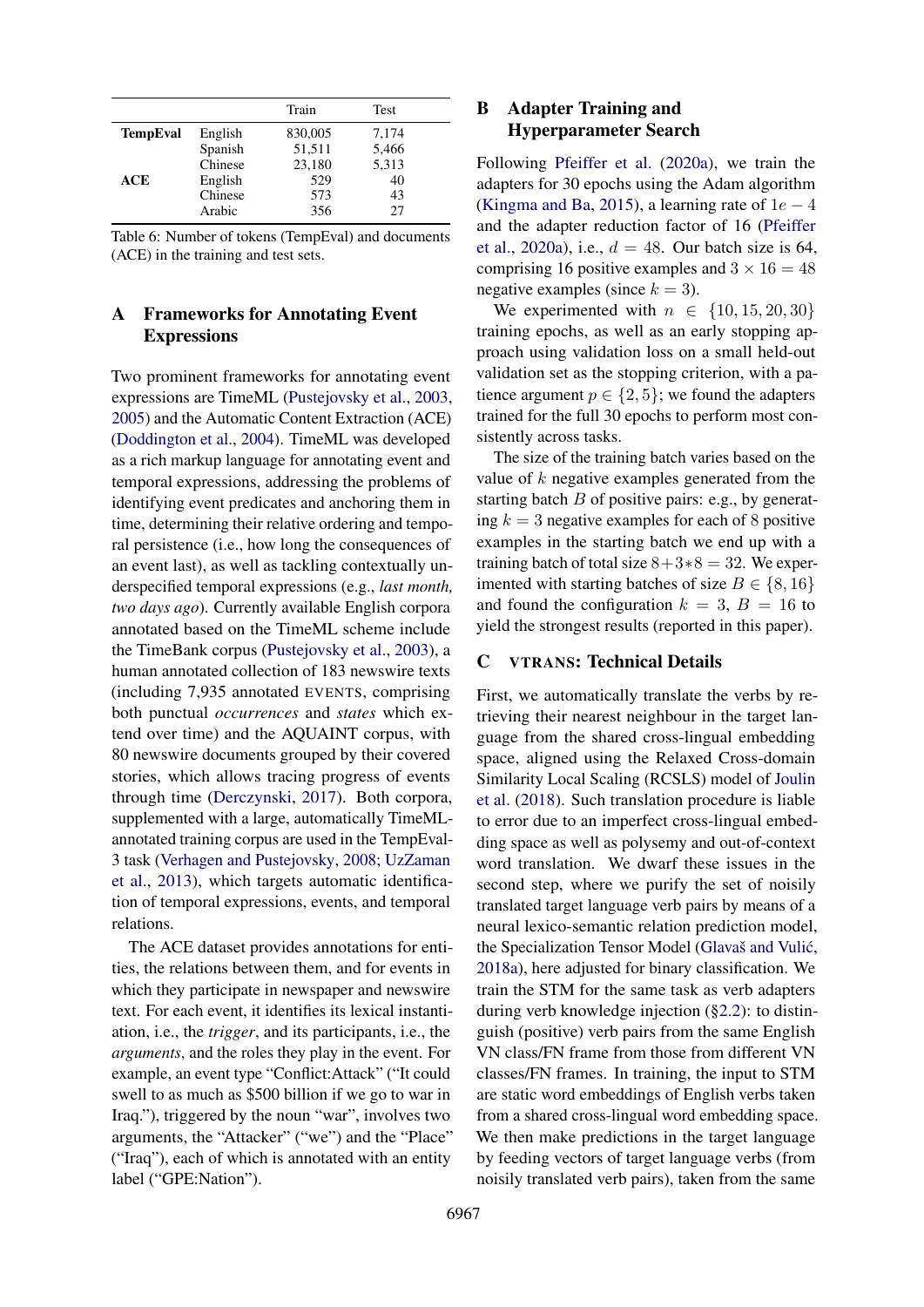cross-lingual word embedding space, as input for STM. We provide more details on STM training in what follows.

STM Training Details. We train the STM using the sets of English positive examples from each lexical resource (Table [1\)](#page-3-3). Negative examples are generated using controlled sampling (see [§2.2\)](#page-2-0), using a  $k = 2$  [cc] configuration, ensuring that generated negatives do not constitute positive constraints in the global set. We use the pre-trained 300-dimensional static distributional word vectors computed on Wikipedia data using the FASTTEXT model [\(Bojanowski et al.,](#page-9-15) [2017\)](#page-9-15), cross-lingually aligned using the RCSLS model of [Joulin et al.](#page-10-17) [\(2018\)](#page-10-17), to induce the shared cross-lingual embedding space for each source-target language pair. The STM is trained using the Adam optimizer [\(Kingma and Ba,](#page-11-19) [2015\)](#page-11-19), a learning rate  $l = 1e - 4$ , a batch size of 32 (positive and negative) training examples, for a maximum of 10 iterations. We set the values of other training hyperparameters as in [Ponti et al.](#page-12-4) [\(2019\)](#page-12-4), i.e., the number of specialisation tensor slices  $K = 5$  and the size of the specialised vectors  $h = 300$ .

# <span id="page-16-0"></span>D Sequential Fine-tuning Details

In the sequential fine-tuning setup, we first train the full cased variant of the BERT-based model on the VN/FN data. We generate negative examples using the strongest performing configuration of sampling parameters:  $k = 3$  [ccr]. We train the model for 4 epochs using the Adam algorithm [\(Kingma and Ba,](#page-11-19) [2015\)](#page-11-19), a learning rate of  $2e - 5$ with 1000 warmup steps and a batch size of 64. Next, we fine-tune the VN/FN-pretrained model on the two downstream tasks. For Task 1, we train for 10 epochs in batches of 32 and a learning rate of  $1e-4$  and a maximum input sequence  $T = 128$ . In Task 2, we find an optimal hyperparameter configuration for each language-setup combination from the grid: learning rate  $l \in \{1e-5, 1e-6\}$ , epochs  $n \in \{3, 5, 10, 25, 50\}$ , batch size  $b \in \{8, 16\}$ , with maximum input sequence length of  $T = 128$ .

### <span id="page-16-1"></span>E Additional Results

Table [9](#page-17-0) presents the results of monolingual evaluation substituting the monolingual target language BERT with the massively multilingual encoder, with or without the FN/VN adapters trained on (noisy) target language verb signal (AR-MBERT/ZH-MBERT). Table [10](#page-17-1) provides addi-

<span id="page-16-3"></span>

|     |                |                                                       | $+FN_{seq}$                  | $+VN_{seq}$                  |
|-----|----------------|-------------------------------------------------------|------------------------------|------------------------------|
| AR. | MBERT-zs       | <b>T-IDENT</b><br>T-CLASS<br>ARG-IDENT<br>ARG-CLASS   | 16.1<br>15.1<br>1.2<br>1.0   | 15.2<br>14.1<br>1.1<br>1.0   |
|     | <b>AR-BERT</b> | <b>T-IDENT</b><br>T-CLASS<br>ARG-IDENT<br>ARG-CLASS   | 70.5<br>65.0<br>32.9<br>29.5 | 69.1<br>63.7<br>30.2<br>27.6 |
|     | AR-mBERT       | <b>T-IDENT</b><br>T-CLASS<br>ARG-IDENT<br>ARG-CLASS   | 64.6<br>55.6<br>24.6<br>20.5 | 65.5<br>57.1<br>23.4<br>19.9 |
| ZН  | MBERT-zs       | <b>T-IDENT</b><br>T-CLASS<br>ARG-IDENT<br>ARG-CLASS   | 41.6<br>29.6<br>4.6<br>4.0   | 39.9<br>27.8<br>7.6<br>6.4   |
|     | ZH-BERT        | <b>T-IDENT</b><br>T-CLASS<br>ARG-IDENT<br>$ARG-CLASS$ | 75.6<br>69.0<br>26.8<br>25.9 | 75.7<br>68.5<br>26.1<br>25.0 |
|     | ZH-mBERT       | <b>T-IDENT</b><br>T-CLASS<br>ARG-IDENT<br>ARG-CLASS   | 72.6<br>64.1<br>27.0<br>25.8 | 72.6<br>62.2<br>24.9<br>23.9 |

Table 7: Results on Arabic and Chinese ACE test sets for the sequential fine-tuning setup for zero-shot (ZS) transfer with mBERT and the VTRANS transfer approach with language-specific BERT (AR-BERT / ZH-BERT) or mBERT, on noisily translated FN/VN data  $(\S$ 2.4).  $F_1$  scores averaged over 5 runs; significant improvements (paired *t*-test;  $p < 0.05$ ) over both baselines marked in bold.

tional results for Spanish Task 1 (TempEval) using an alternative multilingual encoder, XLM-R (large) [\(Conneau et al.,](#page-9-8) [2020\)](#page-9-8), as the underlying model (trained with the following hyperparameters: learning rate  $l = 2e - 5$ , batch size  $b \in \{16, 32\}$ ). Tables [8](#page-16-2) and [7](#page-16-3) include the results for the sequential fine-tuning setup for Task 1 (TempEval) and Task 2 (ACE), respectively. Table [11](#page-17-2) shows the results on Spanish TempEval for different configurations of Spanish BERT with an added Spanish FN-Adapter trained on Spanish FrameNet data.

<span id="page-16-2"></span>

|                |                | $+FN_{sea}$ | $+VN_{sea}$ |
|----------------|----------------|-------------|-------------|
| <b>Spanish</b> | MBERT-zs       | 37.3        | 37.4        |
|                | <b>ES-BERT</b> | 77.8        | 77.6        |
|                | ES-mBERT       | 73.3        | 73.2        |
| <b>Chinese</b> | MBERT-zs       | 51.4        | 50.0        |
|                | <b>ZH-BERT</b> | 82.3        | 82.2        |
|                | ZH-mBERT       | 80.1        | 79.1        |

Table 8: Results on Spanish and Chinese TempEval test sets for monolingual sequential fine-tuning. Significant improvements over the baselines in Table [3](#page-6-1) in bold.